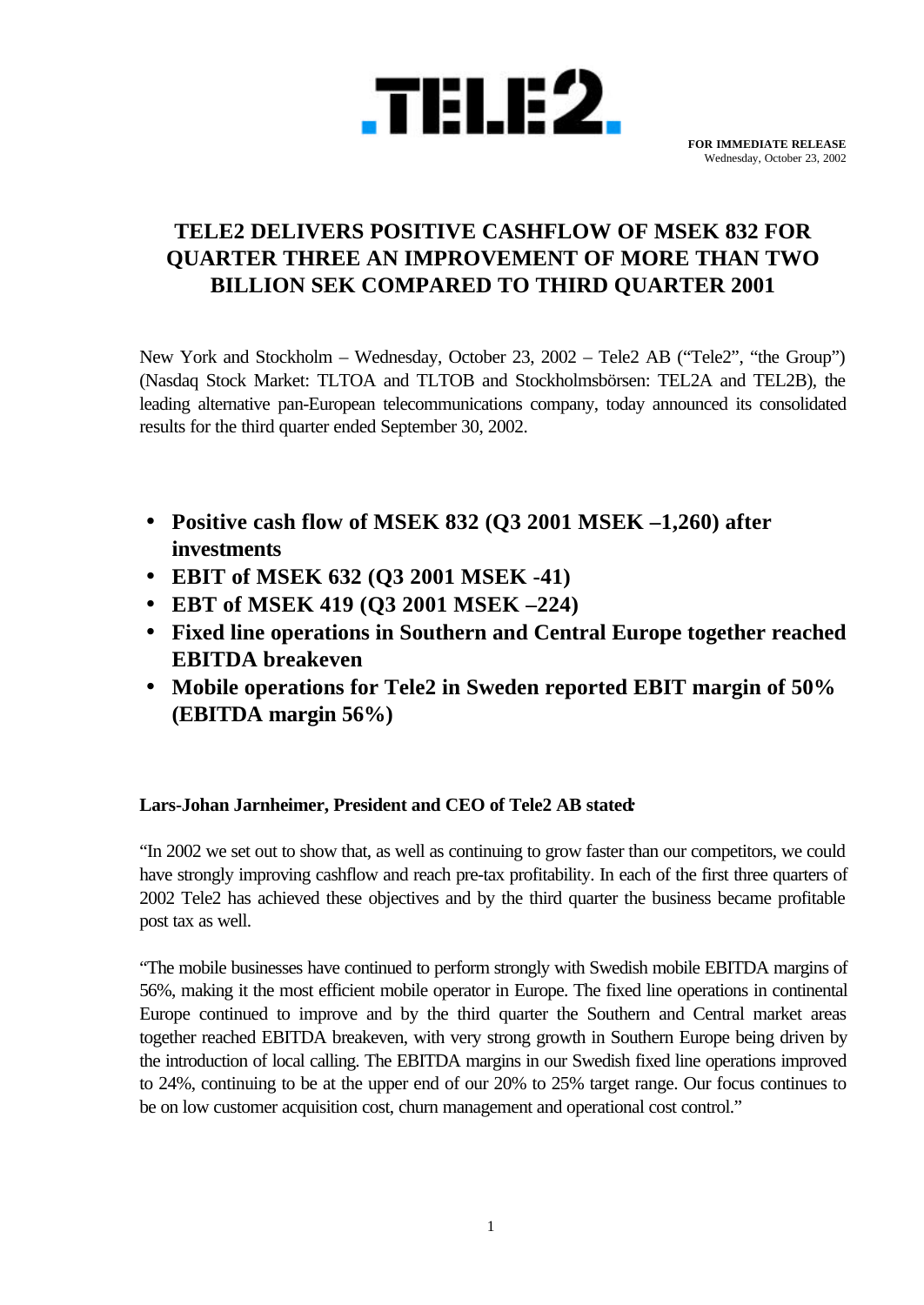### **FINANCIAL AND OPERATING HIGHLIGHTS**

## *(The figures shown in parenthesis correspond to the comparable periods in 2001 and all negative amounts are distinguished with a minus sign).*

| <b>SEK millions</b>                       | 2002<br>Q3 | 2001<br>Q <sub>3</sub> |
|-------------------------------------------|------------|------------------------|
| <b>Operating Revenue</b>                  | 7,695      | 6,332                  |
| <b>EBITDA</b> (i)                         | 1,422      | 721                    |
| EBIT (ii)                                 | 632        | $-41$                  |
| EBT (iii)                                 | 419        | $-224$                 |
| Profit (loss) after taxes (iv)            | 150        | $-453$                 |
| Earnings (loss) per share, after dilution | 1.02       | $-3.12$                |

#### **Financial highlights for the third quarter, 2002**

(i) Operating Profit before depreciation and amortization

(ii) Operating Profit (loss) after depreciation and amortization

(iii) Profit (loss) after financial items

(iv) The taxes for the period are mainly related to deferred taxes and have no cash impact

#### **Operating highlights for the third quarter, 2002**

- During the quarter Tele2 completed the funding of Svenska UMTS nät, the Swedish UMTS network company jointly owned with Telia. Tele2 and Telia announced a banking facility of SEK 11 billion to fully fund the build out of the UMTS network in Sweden.
- Tele2 announced an agreement with Telenor for an MVNO in Norway as an alternative UMTS strategy. Tele2 is now in talks with the Norwegian Government concerning its UMTS license.
- Tele2 Austria announced an MVNO agreement with Connect Austria so that Tele2 can use Connect's wireless network to provide the air interface for its future mobile operations.
- Local calling is being progressively introduced across Europe and is already widely available including Sweden, France, Spain and Italy. Local calling has been available in Holland since 1 August 2002 and will be introduced in other countries in due course.
- With great sadness the Board of Directors of Tele2 AB announced that the Chairman of the company, Mr. Jan Hugo Stenbeck, passed away at the age of 59 years old.
- On 22 August Mr. Bruce Grant was appointed Chairman by the Board of Directors.

.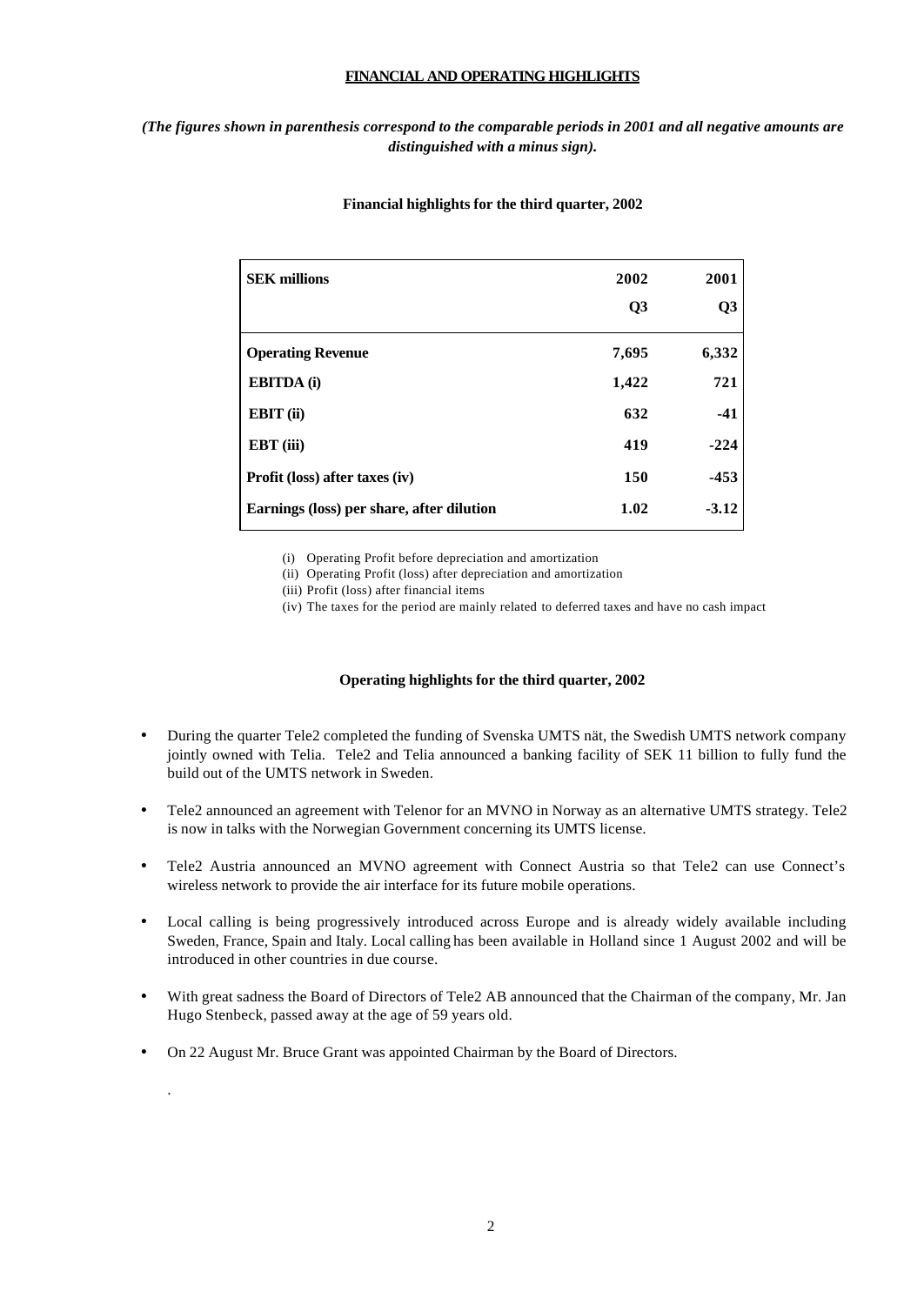#### **OPERATIONAL REVIEW BY MARKET AREA**

|                              |        | September 30, |      |
|------------------------------|--------|---------------|------|
|                              | 2002   | 2001          | $\%$ |
|                              | 000s   | 000s          |      |
| <b>By Market Area</b>        |        |               |      |
| Nordic                       | 6,511  | 6,076         | 7%   |
| Eastern Europe and Russia    | 1,331  | 574           | 132% |
| Central Europe               | 3,458  | 2,948         | 17%  |
| Southern Europe              | 4,955  | 3,868         | 28%  |
| Luxembourg                   | 224    | 199           | 13%  |
| <b>TOTAL</b>                 | 16,479 | 13,665        | 21%  |
| <b>By Business Area</b>      |        |               |      |
| Mobile telephony             | 4,641  | 3,278         | 42%  |
| Whereof Prepaid              | 3,082  | 1,964         | 57%  |
| Fixed telephony and Internet | 11,579 | 10,387        | 11%  |
| Cable TV                     | 259    |               |      |
| <b>TOTAL</b>                 | 16,479 | 13,665        | 21%  |

#### **Number of customers**

#### **Nordic**

### **Operating revenue Q3,** MSEK 3,321 (3,026), +10%

**EBITDA Q3,** MSEK 1,251 (1,076), +16%

The Nordic market encompasses Tele2 operations in Sweden, Norway, Denmark and Finland, and Datametrix. Optimal Telecom is included with effect from 1 January 2002 (note 4).

Tele2 has agreed terms with Telia in Sweden, Telenor in Norway and TDC in Denmark to resell ADSL services and Tele2 has launched these services over the summer.

### Sweden

Tele2 in Sweden is the main component of the Nordic market area. In the third quarter Tele2 in Sweden was able to maintain high margins, with EBITDA margins of 56% in mobile and 24% in fixed line and Internet. The mobile operations in Sweden reported 2.9 million customers, an annualized increase of 28%, and Comviq has increased its market share of new sales. Monthly average revenue per mobile customers (ARPU), including both postpaid and prepaid customers, was SEK 200 in the third quarter and monthly mobile minutes of usage (MOU) were 106 in the third quarter. Prepaid mobile customers accounted for 70% of the total mobile subscriber base. Fixed telephony and Internet had 1.8 million customers at the end of the quarter.

#### Denmark, Finland and Norway

Denmark, Finland and Norway reported 1.6 million, predominantly fixed telephony and Internet customers and encouragingly, competitive pressures continue to reduce in these countries. Further costs have been reduced with staff reductions in Denmark and Norway of 10% and 20% respectively.

During the quarter Tele2 reached agreement for an MVNO for UMTS in Norway with Telenor in exchange for Telenor's access to Tele2's UMTS network in Sweden. The advantage for Tele2 is to save on capital expenditure for UMTS in Norway which was originally envisaged to be some SEK 5 billion. Tele2 is now in discussions with the Norwegian regulator concerning its UMTS license. In Norway margins have improved, and Tele2 is currently the only major competitor to Telenor. In July Tele2 Denmark purchased Ventelos' corporate customers.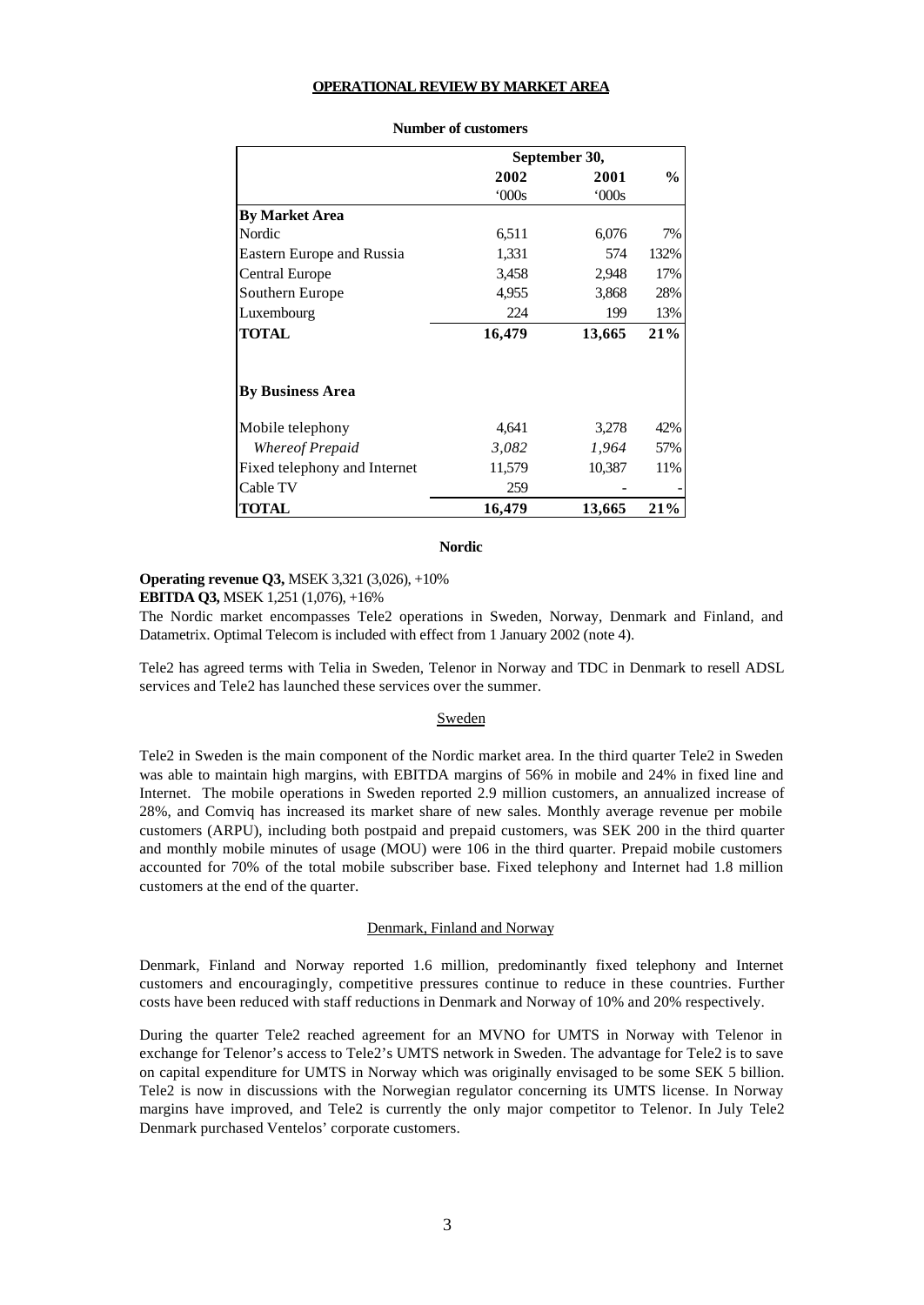#### **Eastern Europe and Russia**

### **Operating revenue Q3,** MSEK 612 (284), +115% **EBITDA Q3,** MSEK 178 (79)*,* +125%

The Eastern Europe and Russia market encompasses Tele2 operations in the Baltics (Lithuania, Latvia and Estonia), in Poland, the Czech Republic and 12 GSM licenses in Russia, and X-source.

In the Baltics, Tele2's service offering was enhanced through the launch of a pan-Baltic Intelligent Network pre-paid platform supporting pre-paid roaming. In Estonia there was the successful launch of one invoice for mobile and fixed line and a new promotion on SMS led to a fivefold increase in usage. In Latvia Tele2 acquired an UMTS license and in Czech Republic Tele2 become the first alternative operator offering fixed telephony to the mass market. The Revenues within Eastern Europe and Russia are predominantly from the mobile businesses.

#### **Central Europe**

**Operating revenue Q3**, MSEK 1,421 (1,215), +17% **EBITDA Q3,** MSEK -23 (-119), of which MSEK 16 (-120) for fixed telephony & Internet

The Central European market encompasses Tele2 operations in Germany, the Netherlands, Switzerland and Austria, and a license in Ireland.

The fixed line operations were EBITDA positive for the third quarter, with an ARPU of SEK 150.

The fixed line operations excluding Germany delivered an EBITDA margin of 7% which is in line with our target to increase EBITDA margins by 4-5 percentage points per year after achieving breakeven.

In Germany Tele2 is the number four fixed line operator after the incumbent, and the consolidation in the market has helped stabilize prices as a number of competitors have withdrawn. Finally, there has been a positive decision to introduce local pre-select, and from mid 2003 we expect to see the same benefits that have already come through in Southern Europe. Our strategy until then will be to maintain our position in Germany and concentrate marketing expenditure in other markets until a complete product offering is available.

With regard to the MVNO rollout Tele2 has signed an MVNO contract in Austria with Connect Austria in the third quarter and this will be launched shortly. In the Netherlands Tele2 now has over 15% market share on new sales of mobile subscriptions and this business success illustrates the benefits of cross selling mobile services to Tele2's fixed line customer base. Tele2 is on course to convert 10% of its fixed line customer base by the year end.

Tele2 is now the second largest alternative operator in Switzerland, and it is the largest alternative fixed telephony operator in Austria. Consumption per customer in both countries continues to rise reflecting the high levels of preselection and the introduction of local calling.

#### **Southern Europe**

**Operating revenue Q3**, MSEK 1,949 (1,297), +50% **EBITDA Q3,** MSEK -4 (-295) The Southern Europe market includes Tele2 operations in France, Italy, Spain and Portugal.

Southern Europe has continued to show strong growth in operating revenue, which was up 50% in quarter three. There has been a further strong improvement in EBITDA in the third quarter with MSEK - 4 as compared to MSEK -295 in quarter three last year. Tele2 achieved a strong ARPU for Southern Europe of SEK 139 in the third quarter.

Tele2 now offers a complete product portfolio including local, long distance, international and fixed to mobile calls. Tele2 now offers local calls to 100% of clients in France, Italy and Spain, which has had a very positive impact on traffic, revenues and churn and these improvements have been achieved at minimal cost.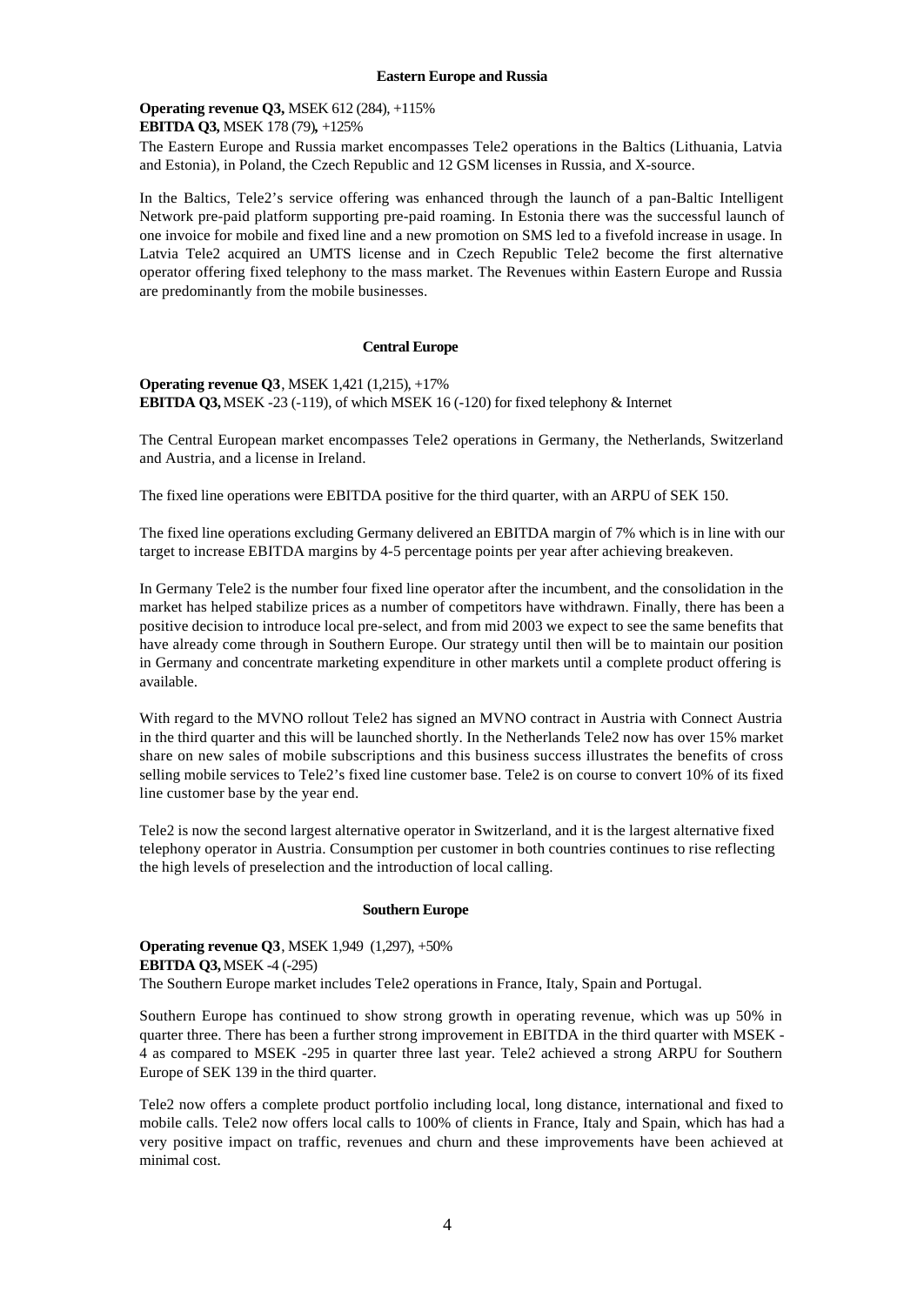Tele2 France continued to grow strongly and confirms its position as the leading alternative operator. Tele2 Italy had a very strong intake compared with quarter three, 2001, and has now launched a dial-up Internet service. Tele2 Italy gained market share over all its competitors in the residential market during quarter three. In Spain Tele2 introduced local calling in June, which has increased traffic substantially.

#### **Luxembourg**

**Operating revenue Q3,** MSEK 177 (174), +2% **EBITDA Q3,**MSEK 40 (33), +21% The Luxembourg market includes Tele2 operations in Liechtenstein and Luxembourg, a license in Belgium, 3C and Transac.

Tango is the largest mobile provider in Luxembourg. The launch of TANGO TV, in conjunction with Tango Sunshine radio, is successfully reaching its younger target audience and is the first step to interactivity between media and mobile which will drive SMS traffic in particular. Tango has launched GPRS prepaid and has also recently launched MMS services.

#### **Branded Products and Services**

**Operating revenue Q3,** MSEK 215 (336) **EBITDA Q3,** MSEK -20 (-53) Branded Products include Tele2 UK, the operation launched in conjunction with the Post Office in the UK,  $C^3$ , Everyday.com and IntelliNet.

#### **GROUP REVIEW**

#### **Parent Company**

At the Parent company level, Tele2 reported, at September 30, 2002, operating revenue of MSEK 13 (9), EBIT of MSEK -60 (-32) and liquidity of MSEK 2 compared to MSEK 8 at December 31, 2001.

In May 2002 the AGM authorized the board to issue an option program to employees within the Group through a new issue in the company representing a maximum of 1,055,000 B-shares (Note 2).

In July 2002, 8,317,143 A-shares have been converted into B-shares (see Note 2).

#### **COMPANY DISCLOSURE**

#### **Fourth Quarter of 2002 Results**

The date for the release of Tele2's financial and operating results for the period ended December 31, 2002 will be announced later.

**Stockholm 23 October 2002**

**Lars-Johan Jarnheimer**

**President and CEO, Tele2 AB**

#### **REPORT REVIEW**

The financial and operating results for the period ended September 30, 2002 have not been subject to specific review by the Company's auditor.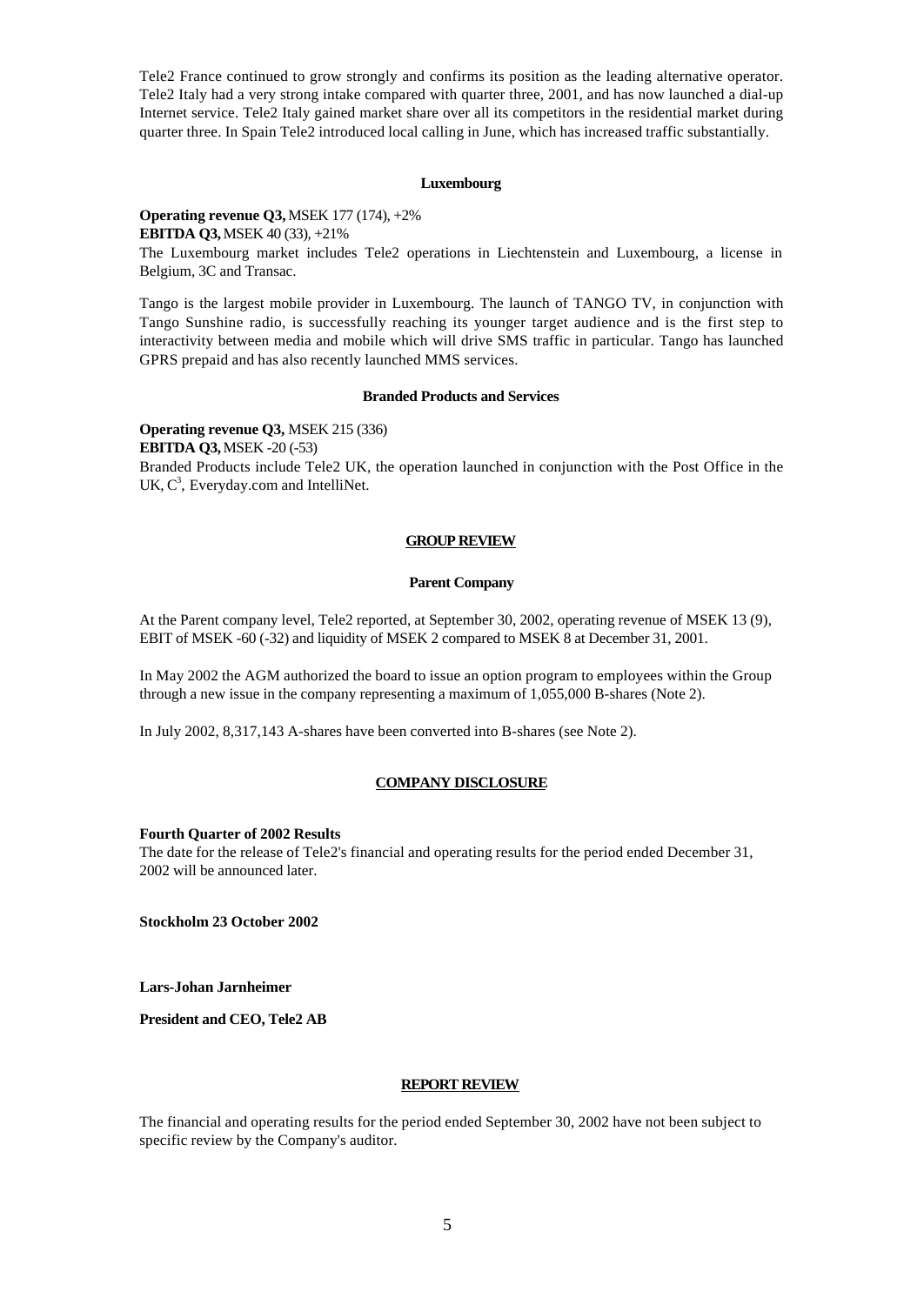*Tele2 AB, formed in 1993, is the leading alternative pan-European telecommunications company offering fixed and mobile telephony, data network and Internet services under the brands Tele2, Tango and Comviq to 16.5 million people in 21 countries. Tele2 operates Datametrix, which specializes in systems integration, 3C Communications, operating public pay telephones and public* Internet services; Transac, providing billing and transaction processing service; C<sup>3</sup>, offering co*branded pre-paid calling cards and IntelliNet and Optimal Telecom, the price-guaranteed residential router device. The Group offers cable television services under the Kabelvision brand name and together with MTG, owns the Internet portal Everyday.com. The Company is listed on the Stockholmsbörsen, under TEL2A and TEL2B, and on the Nasdaq Stock Market under TLTOA and TLTOB.*

#### **CONTACTS**

| Lars-Johan Jarnheimer                    | Telephone: | $+46856264000$  |
|------------------------------------------|------------|-----------------|
| President and CEO, Tele <sub>2</sub> AB  |            |                 |
| Håkan Zadler<br>CFO. Tele2 AB            | Telephone: | $+46856264000$  |
| <b>Andrew Best</b><br>Investor enquiries | Telephone: | $+442073215022$ |

**Visit us at our homepage: http://www.Tele2.com**

### **CONFERENCE CALL DETAILS**

**A conference call to discuss the results will be held at 16.00 (Swedish time) / 10.00 (New York time), on 23 October 2002. The dial in number is: +44 (0)20 8240 8246 and participants should quote 'Tele2 AB'. A live audio stream of the conference call can also be accessed at www.Tele2.com. Please dial in / log on 10 minutes prior to the start of the conference call to allow time for registration. An instantaneous recording of the conference call will be available for 48 hours after the call on +44 (0)20 8288 4459 access code 509312.**

#### **APPENDICES**

**Consolidated Income Statement Consolidated Balance Sheet Consolidated Cash flow Statement Change of Consolidated Shareholders' Equity Number of Customers Market Areas split by Business Areas Investments Tele2 in Sweden Five Year Summary Notes to the Accounts**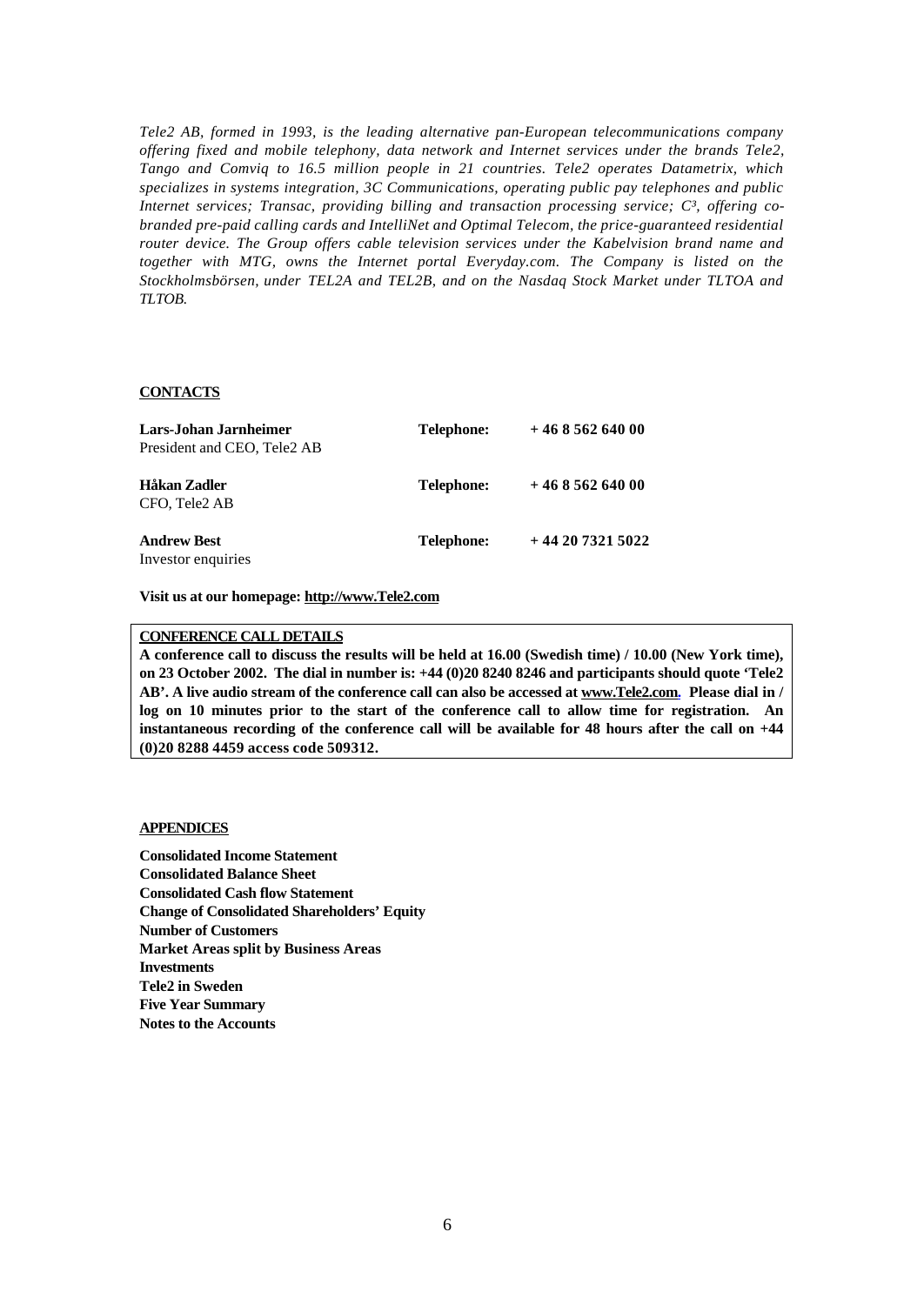## **CONSOLIDATED INCOME STATEMENT (MSEK)**

|                                                           |                | 2002        | 2001                      | 2001             | 2002           | 2001           |
|-----------------------------------------------------------|----------------|-------------|---------------------------|------------------|----------------|----------------|
|                                                           |                |             | Jan 1-Sep 30 Jan 1-Sep 30 | <b>Full year</b> | Q <sub>3</sub> | Q3             |
| Operating revenue                                         |                | 22,791      | 18,159                    | 25,085           | 7,695          | 6,332          |
| Operating expenses                                        |                | $-21,583$   | $-19,424$                 | $-26,555$        | $-7,071$       | $-6,434$       |
| Other revenues                                            |                | 34          | 162                       | 189              | 17             | 57             |
| Other expenses                                            |                | $-27$       | $-28$                     | $-75$            | $-9$           | $\overline{4}$ |
| <b>Operating Profit (loss)</b>                            |                | 1,215       | $-1,131$                  | $-1,356$         | 632            | $-41$          |
| Share of profit (loss) of associated companies            |                | $-25$       | $-50$                     | $-58$            | $-5$           |                |
| Sale of associated company                                |                |             |                           | 91               |                |                |
| Net interest and other financial expenses                 |                | $-511$      | $-419$                    | $-621$           | $-208$         | $-183$         |
| Profit (loss) after financial items                       |                | 679         | $-1,600$                  | $-1,944$         | 419            | $-224$         |
|                                                           | Note           |             |                           |                  |                |                |
| <b>Taxes</b>                                              | 1              | $-819$      | $-592$                    | 2,335            | $-269$         | $-231$         |
| Minority interest                                         |                | 3           | 5                         |                  |                | $\overline{c}$ |
| Profit (loss) after taxes                                 |                | $-137$      | $-2,187$                  | 392              | 150            | $-453$         |
| Earnings (loss) per share after tax (SEK)                 |                | $-0.93$     | $-15.10$                  | 2.70             | 1.02           | $-3.13$        |
| Earnings (loss) per share after tax, after dilution (SEK) |                | $-0.93$     | $-15.07$                  | 2.70             | 1.02           | $-3.12$        |
|                                                           |                |             |                           |                  |                |                |
| Number of shares, basic                                   | Note<br>2      | 147,360,175 | 144,798,726               | 147,360,175      |                |                |
|                                                           | Note           |             |                           |                  |                |                |
| Number of shares, weighted average                        | $\overline{2}$ | 147,360,175 | 144,798,726               | 145,003,847      |                |                |
|                                                           | Note           |             |                           |                  |                |                |
| Number of shares after dilution                           | $\overline{2}$ | 147,560,175 | 145,098,726               | 147,560,175      |                |                |
| Number of shares after dilution, weighted average         | Note<br>2      | 147,560,175 | 145,098,726               | 145,223,466      |                |                |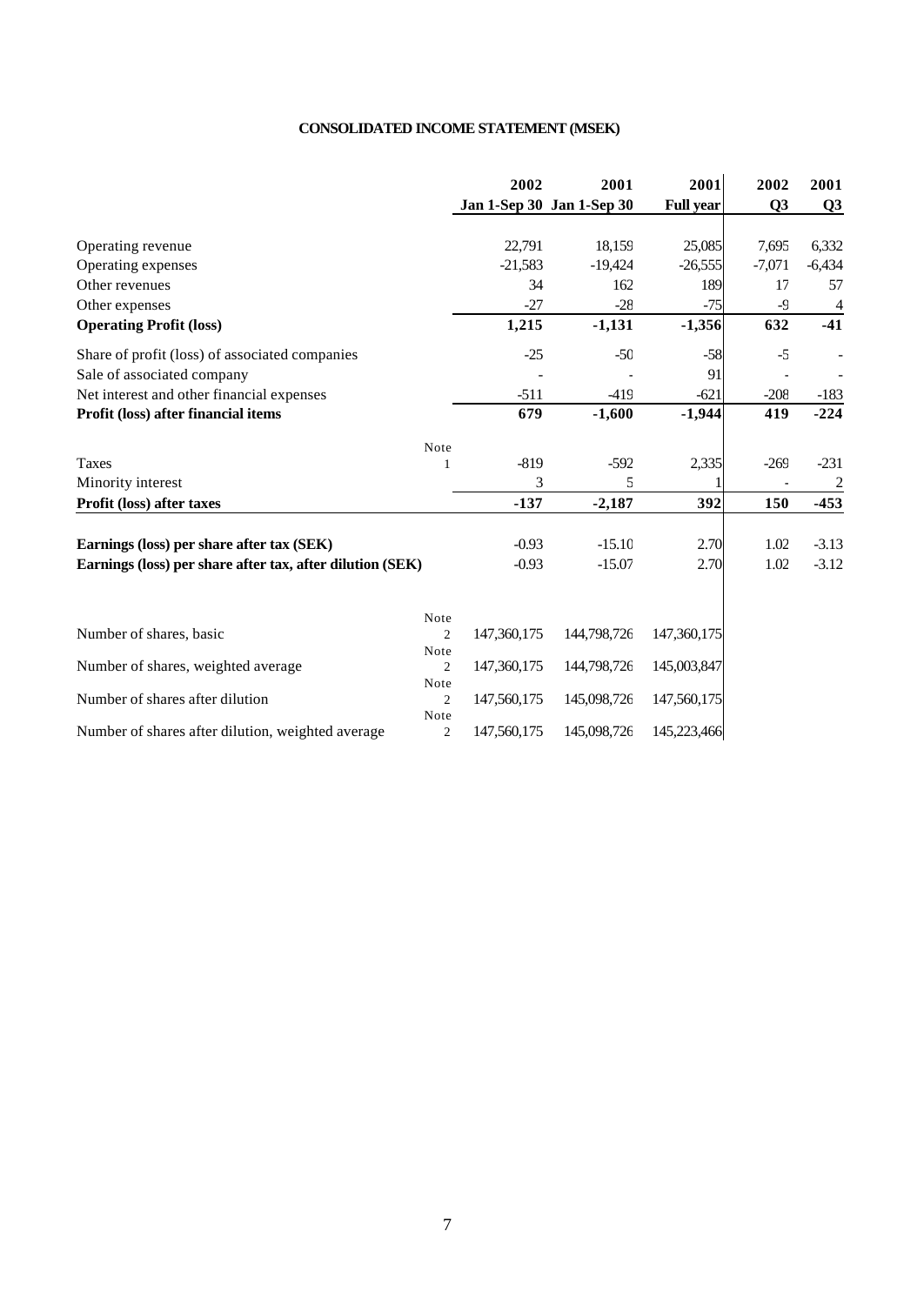## **CONSOLIDATED BALANCE SHEET (MSEK)**

|                                     |        | 2002   | 2001         | 2001          |
|-------------------------------------|--------|--------|--------------|---------------|
|                                     |        | Sep 30 | Sep 30       | <b>Dec 31</b> |
| <b>ASSETS</b>                       |        |        |              |               |
| <b>Fixed assets</b>                 |        |        |              |               |
| Intangible assets                   |        | 25,967 | 28,856       | 27,769        |
| Tangible assets                     |        | 9,413  | 8,850        | 9,431         |
| Long-term financial assets          | Note 1 | 1,871  | 684          | 2,390         |
|                                     |        | 37,251 | 38,390       | 39,590        |
| <b>Current assets</b>               |        |        |              |               |
| Materials and supplies              |        | 304    | 415          | 362           |
| Current receivables                 |        | 7,343  | 6,486        | 6,929         |
| Cash and cash equivalents           |        | 2,600  | 968          | 2,275         |
|                                     |        | 10,247 | 7,869        | 9,566         |
| <b>Total assets</b>                 |        | 47,498 | 46,259       | 49,156        |
| <b>EQUITY AND LIABILITIES</b>       |        |        |              |               |
| <b>Shareholders' Equity</b>         |        |        |              |               |
| Restricted equity                   |        | 26,632 | 28,603       | 36,478        |
| Non-restricted equity               |        | 1,588  | $-1,663$     | $-6,961$      |
|                                     |        | 28,220 | 26,940       | 29,517        |
| <b>Minority interest</b>            |        | 23     | $\mathbf{2}$ | 28            |
| <b>Provisions</b>                   |        |        |              |               |
| Deferred tax liabilities            | Note 1 |        | 1,166        |               |
| Other provisions                    |        | 14     |              |               |
|                                     |        | 14     | 1,166        |               |
| <b>Long-term liabilities</b>        |        |        |              |               |
| Interest-bearing liabilities        |        | 9,430  | 10,616       | 10,972        |
| Non-interest-bearing liabilities    |        | 2      | 7            | 8             |
|                                     |        | 9,432  | 10,623       | 10,980        |
| <b>Short-term liabilities</b>       |        |        |              |               |
| Interest-bearing liabilities        |        | 1,676  | 125          | 882           |
| Non-interest-bearing liabilities    |        | 8,133  | 7,403        | 7,749         |
|                                     |        | 9,809  | 7,528        | 8,631         |
| <b>Total equity and liabilities</b> |        | 47,498 | 46,259       | 49,156        |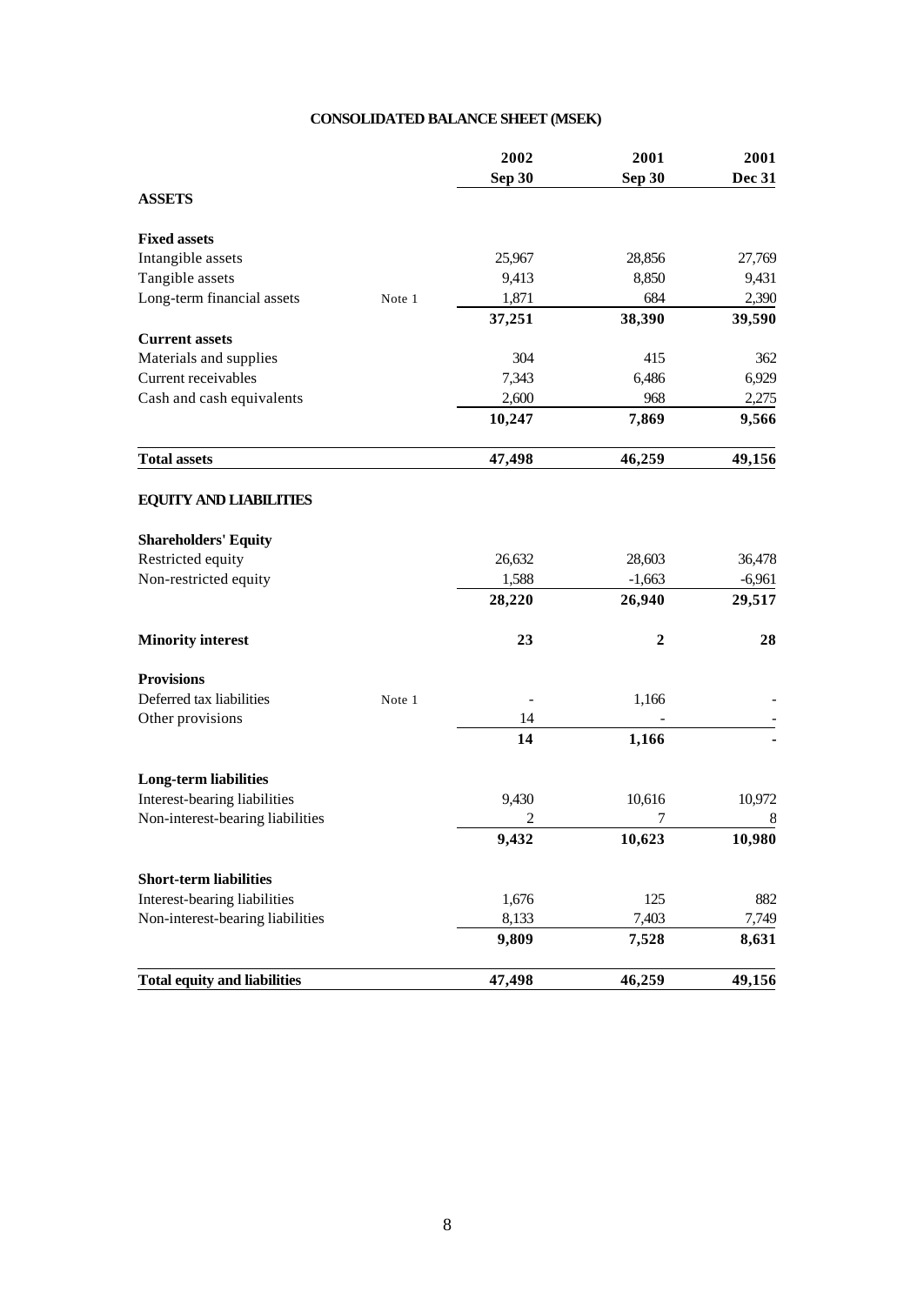## **CONSOLIDATED CASH FLOW STATEMENT (MSEK)**

|                                             |        | 2002<br>Jan 1- | 2001<br>Jan 1- | 2001<br><b>Full</b> | 2002<br>Q <sub>3</sub> | 2002<br>Q <sub>2</sub> | 2002<br>Q1 | 2001<br>Q <sub>4</sub> | 2001<br>Q3 | 2001<br>Q <sub>2</sub> |
|---------------------------------------------|--------|----------------|----------------|---------------------|------------------------|------------------------|------------|------------------------|------------|------------------------|
|                                             |        | <b>Sep 30</b>  | Sep 30         | year                |                        |                        |            |                        |            |                        |
| Cash flows from operation                   |        | 3,156          | 653            | 1,161               | 1,250                  | 1,060                  | 846        | 508                    | 590        | 198                    |
| Change in working capital                   |        | $-45$          | $-856$         | $-748$              | $-5$                   | 27                     | -67        | 108                    | $-967$     | 187                    |
| Cash flows provided by operating activities |        | 3,111          | $-203$         | 413                 | 1,245                  | 1,087                  | 779        | 616                    | $-377$     | 385                    |
| Investing activities                        | Note 3 | $-1,985$       | $-2,036$       | $-1,467$            | $-413$                 | $-1,017$               | $-555$     | 569                    | $-883$     | $-565$                 |
| Cash flow after investing activities        |        | 1,126          | $-2,239$       | $-1,054$            | 832                    | 70                     | 224        | 1,185                  | $-1,260$   | $-180$                 |
| Financing activities                        | Note 3 | -599           | 1,695          | 1,793               | $-375$                 | $-196$                 | $-28$      | 98                     | 1,232      | 325                    |
| Net change in cash                          |        | 527            | $-544$         | 739                 | 457                    | $-126$                 | 196        | 1,283                  | $-28$      | 145                    |
| Cash at beginning of period                 |        | 2,275          | 1,511          | 1,511               | 2,135                  | 2,388                  | 2,275      | 968                    | 1,070      | 871                    |
| Exchange difference in cash                 |        | $-202$         |                | 25                  | 8                      | $-127$                 | $-83$      | 24                     | $-74$      | 54                     |
| Cash at end of period $*$                   |        | 2,600          | 968            | 2,275               | 2,600                  | 2,135                  | 2,388      | 2,275                  | 968        | 1,070                  |
| * of which restricted funds                 |        | 960            |                | 897                 | 960                    | 892                    | 963        | 897                    |            |                        |

For additional cash flow information: Note 3

## **CHANGE OF CONSOLIDATED SHAREHOLDERS´ EQUITY (MSEK)**

|                                             |                   | 2002         |                |                   |              |                |
|---------------------------------------------|-------------------|--------------|----------------|-------------------|--------------|----------------|
|                                             | <b>Restricted</b> |              | Non restricted | <b>Restricted</b> |              | Non restricted |
|                                             | <b>Share</b>      |              |                | <b>Share</b>      |              |                |
|                                             | capital           | <b>Other</b> |                | capital           | <b>Other</b> |                |
| Equity, January 1                           | 737               | 35,741       | $-6,961$       | 724               | 25,098       | 717            |
| Withdrawal from the share premium reserve   |                   | $-7,387$     | 7,387          |                   |              |                |
| Translation differences and other transfers |                   | $-2.459$     | 1,299          |                   | 2.781        | $-193$         |
| Profit, year-to-date                        |                   |              | $-137$         |                   |              | $-2,187$       |
| Equity, September 30                        | 737               | 25,895       | 1,588          | 724               | 27,879       | $-1,663$       |
| Total restricted and retained earnings      |                   | 26,632       | 1,588          |                   | 28,603       | $-1,663$       |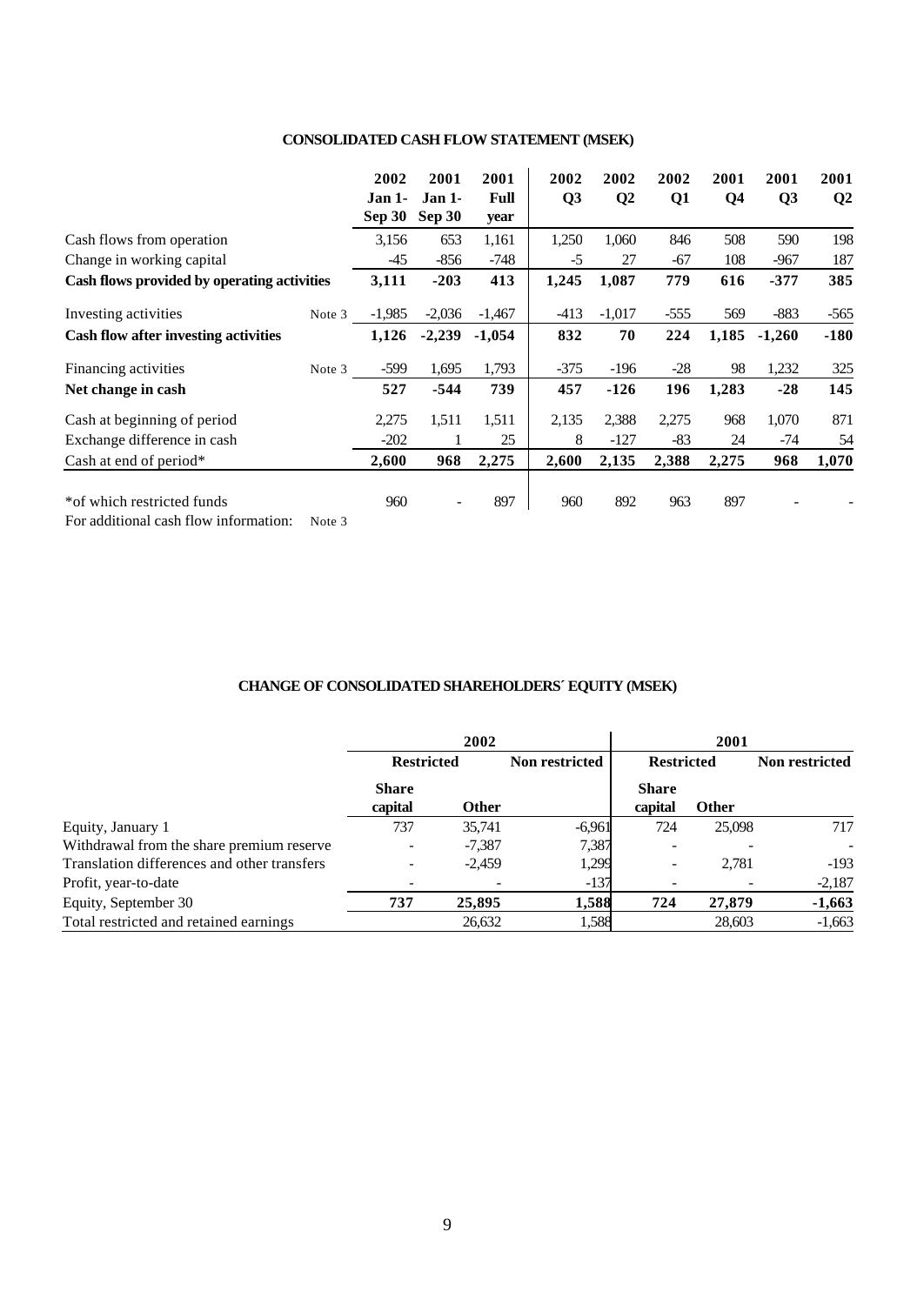## **NUMBER OF CUSTOMERS (in thousands)**

|                                    |        | <b>Number of customers</b> |               |               | Net intake     |                          |                          |                               |                          |                         |
|------------------------------------|--------|----------------------------|---------------|---------------|----------------|--------------------------|--------------------------|-------------------------------|--------------------------|-------------------------|
|                                    |        | 2002                       | 2001          |               |                |                          |                          | 2002 2002 2002 2001 2001 2001 |                          |                         |
|                                    |        |                            | Sep 30 Sep 30 | <b>Change</b> | Q <sub>3</sub> | $\bf Q2$                 | Q <sub>1</sub>           | Q <sub>4</sub>                | Q <sub>3</sub>           | $\bf Q2$                |
| <b>Nordic</b>                      |        |                            |               |               |                |                          |                          |                               |                          |                         |
| Mobile telephony                   | Note 4 | 3,087                      | 2,521         | 22%           | 149            | 116                      | 180                      | 121                           | 154                      | 120                     |
| Fixed telephony and Internet       | Note 4 | 3,228                      | 3,555         | $-9%$         | $-89$          | $-118$                   | $-197$                   | 77                            | 178                      | $-39$                   |
| Cable TV                           |        | 196                        |               |               | $\overline{4}$ | $\mathfrak{Z}$           | 189                      | $\overline{\phantom{a}}$      | $\blacksquare$           |                         |
|                                    |        | 6,511                      | 6,076         | $7\%$         | 64             | $\mathbf{1}$             | 172                      | 198                           | 332                      | 81                      |
| <b>Eastern Europe &amp; Russia</b> |        |                            |               |               |                |                          |                          |                               |                          |                         |
| Mobile telephony                   |        | 1,175                      | 566           | 108%          | 104            | 117                      | 101                      | 287                           | 91                       | 118                     |
| Fixed telephony and Internet       |        | 93                         | 8             | 1063%         | 10             | $\overline{c}$           | 4                        | 69                            | $\overline{2}$           | 6                       |
| Cable TV                           |        | 63                         |               |               |                | $-3$                     | $\overline{\phantom{a}}$ | 66                            |                          |                         |
|                                    |        | 1,331                      | 574           | 132%          | 114            | 116                      | 105                      | 422                           | 93                       | 124                     |
| <b>Central Europe</b>              |        |                            |               |               |                |                          |                          |                               |                          |                         |
| Mobile telephony                   |        | 201                        | 34            | 491%          | 42             | 63                       | 48                       | 14                            | $-4$                     | 4                       |
| Fixed telephony and Internet       |        | 3,257                      | 2,914         | 12%           | $-7$           | 70                       | 51                       | 229                           | 137                      |                         |
|                                    |        | 3,458                      | 2,948         | 17%           | 35             | 133                      | 99                       | 243                           | 133                      | $\overline{\mathbf{4}}$ |
| <b>Southern Europe</b>             |        |                            |               |               |                |                          |                          |                               |                          |                         |
| Fixed telephony and Internet       |        | 4,955                      | 3,868         | 28%           | 212            | 212                      | 245                      | 418                           | 215                      | 234                     |
|                                    |        | 4,955                      | 3,868         | 28%           | 212            | 212                      | 245                      | 418                           | 215                      | 234                     |
| <b>Luxembourg</b>                  |        |                            |               |               |                |                          |                          |                               |                          |                         |
| Mobile telephony                   |        | 178                        | 157           | 13%           | 4              | 3                        | 4                        | 10                            | 12                       | 10                      |
| Fixed telephony and Internet       |        | 46                         | 42            | 10%           | $-1$           | $\overline{c}$           | $\mathbf{1}$             | $\overline{2}$                | $\mathbf{1}$             | 3                       |
| Cable TV                           |        |                            |               |               | $\blacksquare$ | $\blacksquare$           | $\overline{\phantom{a}}$ |                               | $\overline{\phantom{a}}$ |                         |
|                                    |        | 224                        | 199           | 13%           | $\mathbf{3}$   | 5                        | 5                        | 12                            | 13                       | 13                      |
| <b>Total number of customers</b>   |        |                            | 16,479 13,665 | 21%           | 428            | 467                      |                          | 626 1 293                     | 786                      | 456                     |
|                                    |        |                            |               |               |                |                          |                          |                               |                          |                         |
| <b>BY BUSINESS AREA</b>            |        |                            |               |               |                |                          |                          |                               |                          |                         |
| Mobile telephony                   |        | 4,641                      | 3,278         | 42%           | 299            | 299                      | 333                      | 432                           | 253                      | 252                     |
| of which prepaid                   |        | 3,082                      | 1,964         | 57%           | 379            | 193                      | 331                      | 215                           | 269                      | 171                     |
| Fixed telephony and Internet       |        | 11,579                     | 10,387        | 11%           | 125            | 168                      | 104                      | 795                           | 533                      | 204                     |
| Cable TV                           |        | 259                        |               |               | $\overline{4}$ | $\overline{\phantom{a}}$ | 189                      | 66                            | $\overline{\phantom{a}}$ |                         |

**Total number of customers 16,479 13,665 21% 428 467 626 1 293 786 456**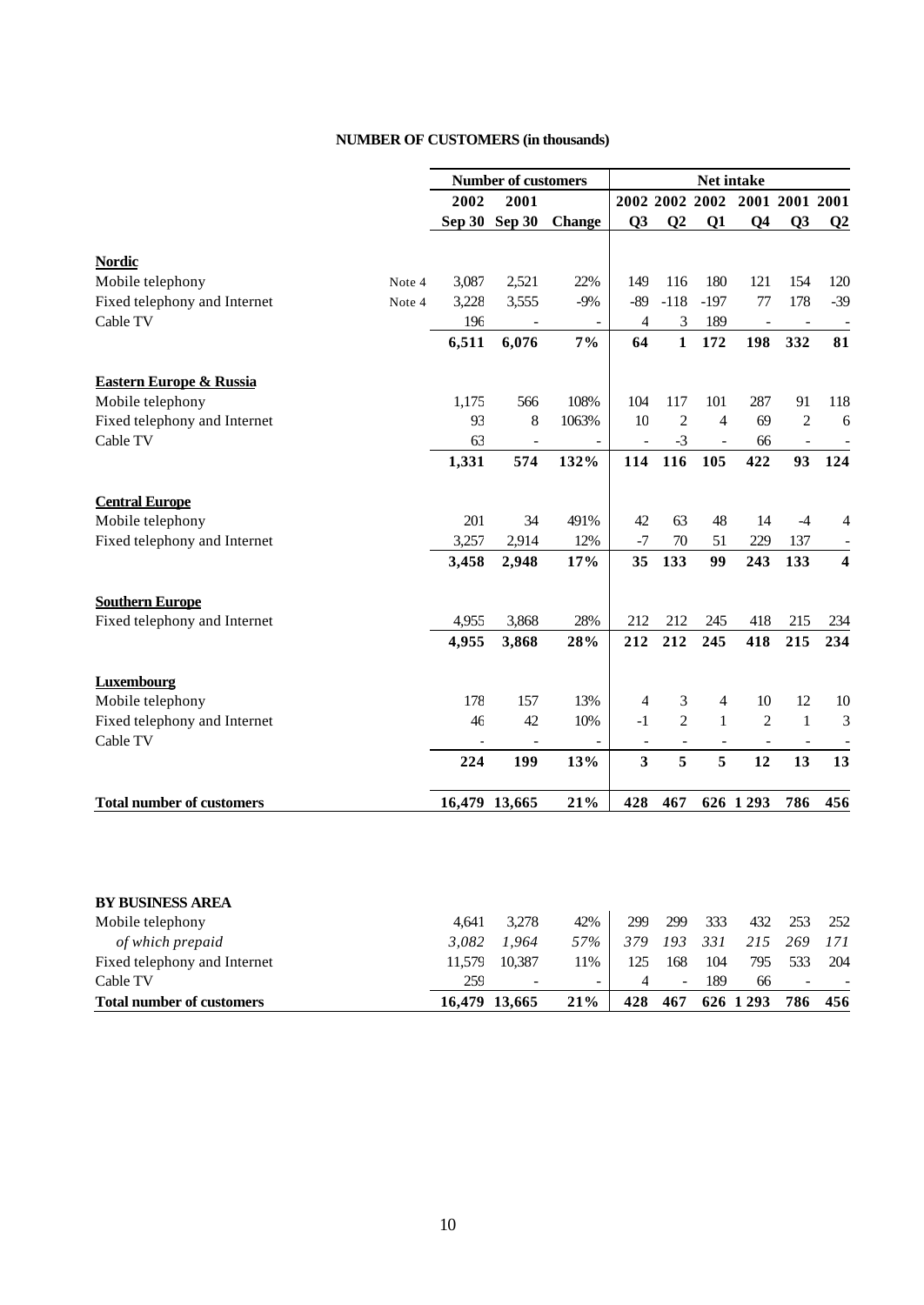## **OPERATING REVENUE 2002 2001 2002 2002 2002 2001 2001 2001 Jan 1-Sep 30 Jan 1- Sep 30 Q3 Q2 Q1 Q4 Q3 Q2 Nordic** Mobile telephony Note 4-5 5,303 4,438 1,849 1,784 1,670 1,591 1,664 1,452 Fixed telephony and Internet Note 4 4,968 4,279 1,576 1,656 1,736 1,607 1,363 1,438 Cable TV 194 119 68 64 62 52 43 29 Data processing 136 225 41 47 48 55 52 104 Adjustments for sales internal -503 -308 -213 -172 -118 -160 -96 -111 **10,098 8,753 3,321 3,379 3,398 3,145 3,026 2,912 Eastern Europe & Russia** Mobile telephony 1,519 724 551 523 445 370 270 258 Fixed telephony and Internet  $\begin{array}{ccccccccc}\n & 137 & 22 & 49 & 50 & 38 & 12 & 11 & 8\n\end{array}$ Cable TV  $19$   $-$  6  $7$  6  $-$ Data processing 2001 2002 52 35 19 19 14 18 11 13 Adjustments for sales internal  $-33$   $-22$   $-13$   $-11$   $-9$   $-11$   $-8$   $-7$ **1,694 759 612 588 494 389 284 272 Central Europe** Mobile telephony 83 18 45 22 16 7 7 6 Fixed telephony and Internet 4,309 4,309 3,895 1,464 1,438 1,407 1,444 1,292 1,419 Adjustments for sales internal  $-249$   $-441$   $-88$   $-86$   $-75$   $-79$   $-84$   $-220$ **4,143 3,472 1,421 1,374 1,348 1,372 1,215 1,205 Southern Europe** Fixed telephony and Internet 5,960 4,025 2,027 2,065 1,868 1,566 1,406 1,415 Adjustments for sales internal  $-213$   $-383$   $-78$   $-55$   $-80$   $-84$   $-109$   $-122$ **5,747 3,642 1,949 2,010 1,788 1,482 1,297 1,293 Luxembourg** Mobile telephony 113 109 392 322 142 130 120 149 113 109 Fixed telephony and Internet 150 165 165 165 165 165 166 55 Cable TV  $\qquad \qquad$  Note 6  $\qquad \qquad$  1 -  $\qquad \qquad$  -1 1 1 5 - -Data processing  $82$   $70$   $29$   $28$   $25$   $29$   $28$   $25$ Adjustments for sales internal  $-87$   $-78$   $-41$   $-16$   $-30$   $-45$   $-27$   $-26$ **538 479 177 195 166 184 174 163 Branded products and services** Mobile telephony  $\qquad \qquad$  Note 4  $\qquad -$  4  $\qquad -$  -  $\qquad$  13  $\qquad$  4 -15 Fixed telephony and Internet Note 4 684 1,191 254 210 220 368 372 432 Adjustments for sales internal  $-113$   $-141$   $-39$   $-46$   $-28$   $-27$   $-40$   $-49$ **571 1,054 215 164 192 354 336 368 Total operating revenue 22,791 18,159 7,695 7,710 7,386 6,926 6,332 6,213 BY BUSINESS AREA** Mobile telephony Note 5 7,297 5,506 2,587 2,459 2,251 2,130 2,058 1,810 Fixed telephony and Internet 16,208 13,577 5,418 5,471 5,319 5,043 4,504 4,767 Cable TV 214 119 73 72 69 57 43 29 Data processing 270 330 89 94 87 102 91 142 Adjustments for sales internal  $-1,198$   $-1,373$   $-472$   $-386$   $-340$   $-406$   $-364$   $-535$ **Total operating revenue 22,791 18,159 7,695 7,710 7,386 6,926 6,332 6,213**

## **MARKET AREAS SPLIT BY BUSINESS AREAS (MSEK)**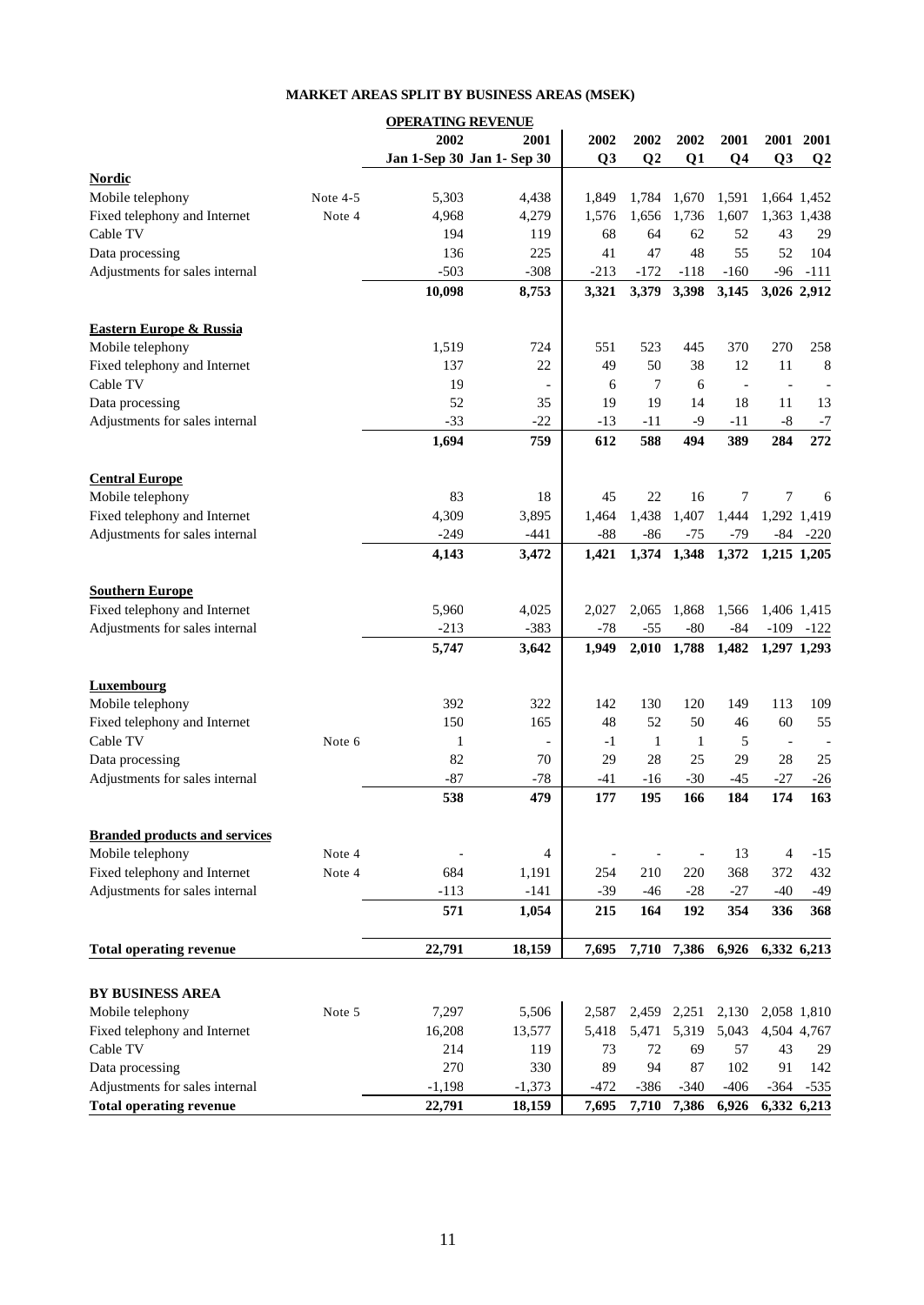## **MARKET AREAS SPLIT BY BUSINESS AREAS (MSEK), continued**

|                                      |            | <b>EBITDA</b>             |          |                |                          |                               |                |                          |                         |
|--------------------------------------|------------|---------------------------|----------|----------------|--------------------------|-------------------------------|----------------|--------------------------|-------------------------|
|                                      |            | 2002                      | 2001     | 2002           | 2002                     | 2002                          | 2001           | 2001                     | 2001                    |
|                                      |            | Jan 1-Sep 30 Jan 1-Sep 30 |          | Q <sub>3</sub> | Q <sub>2</sub>           | Q1                            | Q <sub>4</sub> | Q <sub>3</sub>           | Q <sub>2</sub>          |
| <b>Nordic</b>                        |            |                           |          |                |                          |                               |                |                          |                         |
| Mobile telephony                     | Note 4-5   | 2,682                     | 2,163    | 955            | 903                      | 824                           | 754            | 885                      | 693                     |
| Fixed telephony and Internet         | Note 4     | 840                       | 544      | 279            | 292                      | 269                           | 303            | 204                      | 152                     |
| Cable TV                             |            | 27                        | $-30$    | 15             | $\,8\,$                  | $\overline{4}$                | 19             | $-14$                    | $-18$                   |
|                                      |            |                           |          |                |                          |                               |                |                          |                         |
| Data processing                      |            | 4                         | 12       | $\overline{2}$ | 1                        | 1                             | 3              | $\mathbf{1}$             | 6                       |
|                                      |            | 3,553                     | 2,689    |                |                          | 1,251 1,204 1,098 1,079 1,076 |                |                          | 833                     |
| <b>Eastern Europe &amp; Russia</b>   |            |                           |          |                |                          |                               |                |                          |                         |
|                                      |            | 480                       | 224      | 193            | 150                      | 137                           | 96             | 82                       | 79                      |
| Mobile telephony                     |            |                           |          |                |                          |                               | $-24$          |                          |                         |
| Fixed telephony and Internet         |            | $-44$                     | $-32$    | $-17$          | $-16$                    | $-11$                         |                | $-4$                     | $-21$                   |
| Cable TV                             |            |                           |          |                | $\overline{\phantom{a}}$ |                               |                | $\overline{\phantom{m}}$ |                         |
| Data processing                      |            | 1                         | 4        | $\overline{c}$ | $-1$                     |                               | 4              | 1                        |                         |
|                                      |            | 437                       | 196      | 178            | 133                      | 126                           | 76             | 79                       | 58                      |
| <b>Central Europe</b>                |            |                           |          |                |                          |                               |                |                          |                         |
| Mobile telephony                     |            | $-141$                    | 2        | $-39$          | $-63$                    | $-39$                         | $-23$          | $\mathbf{1}$             |                         |
| Fixed telephony and Internet         |            | 40                        | $-531$   | 16             | 12                       | 12                            | $-54$          | $-120$                   | $-133$                  |
|                                      |            | $-101$                    | $-529$   | $-23$          | $-51$                    | $-27$                         | $-77$          | $-119$                   | $-133$                  |
|                                      |            |                           |          |                |                          |                               |                |                          |                         |
| <b>Southern Europe</b>               |            |                           |          |                |                          |                               |                |                          |                         |
| Fixed telephony and Internet         |            | $-257$                    | $-1,002$ | -4             | $-72$                    | $-181$                        | $-329$         | $-295$                   | $-310$                  |
|                                      |            | $-257$                    | $-1,002$ | $-4$           | $-72$                    | $-181$                        | $-329$         | $-295$                   | $-310$                  |
|                                      |            |                           |          |                |                          |                               |                |                          |                         |
| <b>Luxembourg</b>                    |            |                           |          |                |                          |                               |                |                          |                         |
| Mobile telephony                     |            | 117                       | 97       | 53             | 35                       | 29                            | $\overline{4}$ | 43                       | 29                      |
| Fixed telephony and Internet         |            | 11                        | $-36$    | $-2$           | 7                        | 6                             | $-25$          | $-5$                     | $-27$                   |
| Cable TV                             | Note 6     | $-22$                     |          | $-8$           | $-5$                     | $-9$                          | $-4$           | $\overline{\phantom{a}}$ |                         |
|                                      |            |                           |          |                |                          |                               |                |                          |                         |
| Data processing                      |            | $-11$                     | -19      | $-3$           | $-5$                     | $-3$                          | $-12$          | $-5$                     | $-3$                    |
|                                      |            | 95                        | 42       | 40             | 32                       | 23                            | $-37$          | 33                       | $-1$                    |
| <b>Branded products and services</b> |            |                           |          |                |                          |                               |                |                          |                         |
| Mobile telephony                     | Note 4     |                           | $-7$     |                |                          |                               | -15            | $-4$                     | 7                       |
| Fixed telephony and Internet         | Note 4     | $-149$                    | $-323$   | $-20$          | $-39$                    | -90                           | $-64$          | $-49$                    | -107                    |
|                                      |            | $-149$                    | $-330$   | $-20$          | $-39$                    | $-90$                         | $-79$          | $-53$                    | $-100$                  |
|                                      |            |                           |          |                |                          |                               |                |                          |                         |
| <b>Total EBITDA</b>                  |            | 3,578                     | 1,066    |                | 1,422 1,207              | 949                           | 633            | 721                      | 347                     |
|                                      |            |                           |          |                |                          |                               |                |                          |                         |
| BY BUSINESS AREA                     |            |                           |          |                |                          |                               |                |                          |                         |
| Mobile telephony                     | Note 5     | 3,138                     | 2,479    |                | 1,162 1,025              | 951                           |                | 816 1,007                | 808                     |
| Fixed telephony and Internet         |            | 441                       | $-1,380$ | 252            | 184                      | 5                             | $-193$         | $-269$                   | $-446$                  |
| Cable TV                             |            | 5                         | $-30$    | 7              | 3                        | $-5$                          | 15             | $-14$                    | $-18$                   |
| Data processing                      |            | $-6$                      | $-3$     | 1              | $-5$                     | $-2$                          | $-5$           | $-3$                     | $\overline{\mathbf{3}}$ |
| <b>Total EBITDA</b>                  |            | 3,578                     | 1,066    |                | 1,422 1,207              | 949                           | 633            | 721                      | 347                     |
|                                      |            |                           |          |                |                          |                               |                |                          |                         |
| <b>EBITDA MARGIN</b>                 |            |                           |          |                |                          |                               |                |                          |                         |
| Nordic                               | Note $4-5$ | 35%                       | 31%      | 38%            | 36%                      | 32%                           | 34%            | 36%                      | 29%                     |
| Eastern Europe & Russia              |            | 26%                       | 26%      | 29%            | 23%                      | 26%                           | 20%            | 28%                      | 21%                     |
| Central Europe                       |            | $-2%$                     | $-15%$   | $-2%$          | $-4%$                    | $-2%$                         | $-6%$          | $-10%$                   | $-11%$                  |
| Southern Europe                      |            | $-4%$                     | $-28%$   | 0%             | $-4%$                    | $-10%$                        | $-22%$         | $-23%$                   | $-24%$                  |
| Luxembourg                           |            | 18%                       | 9%       | 23%            | 16%                      | 14%                           | $-20%$         | 19%                      | $-1%$                   |
| Branded products and services        | Note 4     | $-26%$                    | $-31%$   | $-9%$          | $-24%$                   | $-47%$                        | $-22%$         | $-16%$                   | $-27%$                  |
| <b>Total EBITDA margin</b>           |            | 16%                       | 6%       | 18%            | 16%                      | 13%                           | 9%             | 11%                      | 6%                      |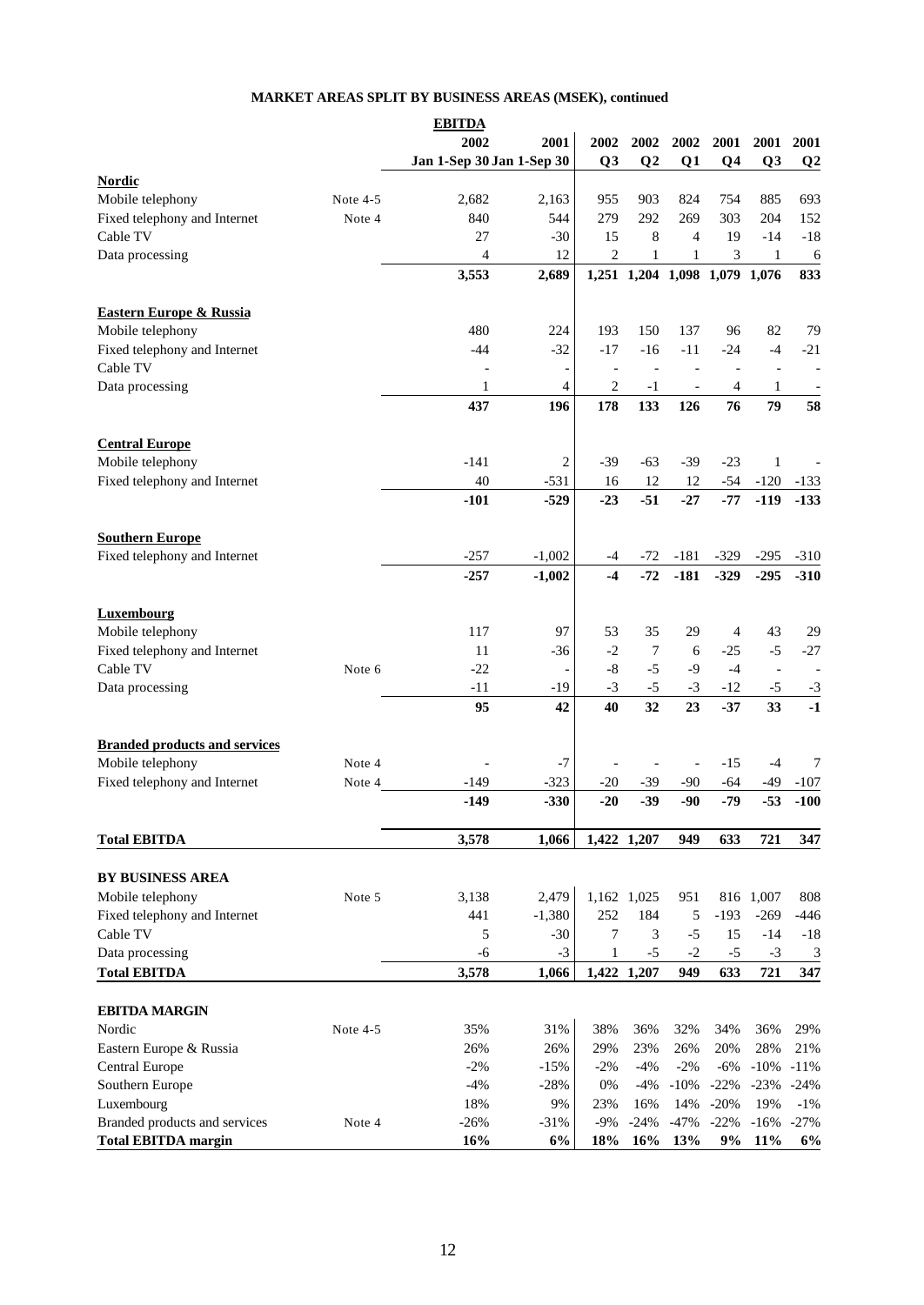|                                      |          | <b>EBIT</b>  |                          |                |                          |                          |                          |                               |                          |
|--------------------------------------|----------|--------------|--------------------------|----------------|--------------------------|--------------------------|--------------------------|-------------------------------|--------------------------|
|                                      |          | 2002         | 2001                     | 2002           | 2002                     | 2002                     | 2001                     | <b>2001</b>                   | 2001                     |
|                                      |          | Jan 1-Sep 30 | Jan 1-Sep 30             | Q <sub>3</sub> | Q <sub>2</sub>           | Q <sub>1</sub>           | Q <sub>4</sub>           | Q3                            | Q <sub>2</sub>           |
| <b>Nordic</b>                        |          |              |                          |                |                          |                          |                          |                               |                          |
| Mobile telephony                     | Note 4-5 | 2,392        | 1,900                    | 855            | 805                      | 732                      | 663                      | 795                           | 609                      |
| Fixed telephony and Internet         | Note 4   | 496          | 184                      | 172            | 180                      | 144                      | 179                      | 80                            | 30                       |
| Cable TV                             |          | $-27$        | $-84$                    | $-4$           | -9                       | $-14$                    | 1                        | $-32$                         | $-37$                    |
| Data processing                      |          | 1            | 10                       | 1              | $\overline{\phantom{a}}$ | $\overline{\phantom{a}}$ | $\overline{c}$           | $\overline{\phantom{a}}$      | 6                        |
|                                      |          | 2,862        | 2,010                    | 1,024          | 976                      | 862                      | 845                      | 843                           | 608                      |
|                                      |          |              |                          |                |                          |                          |                          |                               |                          |
| <b>Eastern Europe &amp; Russia</b>   |          |              |                          |                |                          |                          |                          |                               |                          |
| Mobile telephony                     |          | 242          | 114                      | 121            | 67                       | 54                       | $-38$                    | 41                            | 44                       |
| Fixed telephony and Internet         |          | $-62$        | $-45$                    | $-24$          | $-23$                    | $-15$                    | $-34$                    | $-12$                         | $-25$                    |
| Cable TV                             |          | $-8$         |                          | $-4$           | $-2$                     | $-2$                     | $\overline{\phantom{a}}$ | $\overline{\phantom{a}}$      |                          |
| Data processing                      |          | $-12$        | -6                       | $-1$           | $-5$                     | $-6$                     | 3                        | $-2$                          | $-2$                     |
|                                      |          | 160          | 63                       | 92             | 37                       | 31                       | $-69$                    | 27                            | 17                       |
|                                      |          |              |                          |                |                          |                          |                          |                               |                          |
| <b>Central Europe</b>                |          |              |                          |                |                          |                          |                          |                               |                          |
| Mobile telephony                     |          | $-154$       | 2                        | -44            | -67                      | -43                      | $-26$                    | 1                             |                          |
| Fixed telephony and Internet         |          | $-41$        | -608                     | $-13$          | $-14$                    | $-14$                    | $-75$                    | $-147$                        | -158                     |
|                                      |          | $-195$       | $-606$                   | $-57$          | $-81$                    | $-57$                    | $-101$                   | $-146$                        | $-158$                   |
|                                      |          |              |                          |                |                          |                          |                          |                               |                          |
| <b>Southern Europe</b>               |          |              |                          |                |                          |                          |                          |                               |                          |
| Fixed telephony and Internet         |          | $-353$       | $-1,068$                 | -41            | $-101$                   | $-211$                   | $-359$                   | $-319$                        | $-336$                   |
|                                      |          | $-353$       | $-1,068$                 | $-41$          | $-101$                   | $-211$                   | $-359$                   | $-319$                        | $-336$                   |
|                                      |          |              |                          |                |                          |                          |                          |                               |                          |
| <b>Luxembourg</b>                    |          |              |                          |                |                          |                          |                          |                               |                          |
| Mobile telephony                     |          | 69           | 49                       | 36             | 19                       | 14                       | -13                      | 24                            | 14                       |
| Fixed telephony and Internet         |          | $-2$         | -66                      | $-7$           | 3                        | $\overline{c}$           | $-43$                    | $-15$                         | $-37$                    |
| Cable TV                             | Note 6   | $-26$        | $\overline{\phantom{a}}$ | -11            | -6                       | $-9$                     | $-5$                     | $\overline{\phantom{a}}$      |                          |
|                                      |          |              |                          |                |                          |                          |                          |                               | $\overline{\phantom{a}}$ |
| Data processing                      |          | -14          | $-22$                    | $-3$           | -6                       | $-5$<br>$\overline{2}$   | $-13$                    | -6<br>$\overline{\mathbf{3}}$ | -4                       |
|                                      |          | 27           | $-39$                    | 15             | 10                       |                          | $-74$                    |                               | $-27$                    |
| <b>Branded products and services</b> |          |              |                          |                |                          |                          |                          |                               |                          |
| Mobile telephony                     | Note 4   |              | $-7$                     |                |                          |                          | $-15$                    | $-4$                          | 7                        |
| Fixed telephony and Internet         |          | $-158$       | $-350$                   | -23            | -42                      | $-93$                    | $-74$                    | $-60$                         |                          |
|                                      | Note 4   |              |                          | $-23$          | $-42$                    | $-93$                    | $-89$                    |                               | -114                     |
|                                      |          | $-158$       | $-357$                   |                |                          |                          |                          | $-64$                         | $-107$                   |
| Group adjustments, depreciation      |          | $-1,128$     | $-1,134$                 | $-378$         | $-376$                   | $-374$                   | $-378$                   | $-385$                        | -376                     |
| <b>Total EBIT</b>                    |          | 1,215        | $-1,131$                 | 632            | 423                      | 160                      | $-225$                   | $-41$                         | $-379$                   |
|                                      |          |              |                          |                |                          |                          |                          |                               |                          |
| <b>BY BUSINESS AREA</b>              |          |              |                          |                |                          |                          |                          |                               |                          |
| Mobile telephony                     | Note 5   | 2,549        | 2,058                    | 968            | 824                      | 757                      | 571                      | 857                           | 674                      |
| Fixed telephony and Internet         |          | $-120$       | $-1,953$                 | 64             | 3                        | $-187$                   | $-406$                   | $-473$                        | $-640$                   |
| Cable TV                             |          | $-61$        | $-84$                    | $-19$          | $-17$                    | $-25$                    | $-4$                     | $-32$                         | $-37$                    |
| Data processing                      |          | $-25$        | $-18$                    | $-3$           | $-11$                    | $-11$                    | $\text{-}8$              | $\text{-}8$                   | $\boldsymbol{0}$         |
| Group adjustments, depreciation      |          | $-1,128$     | $-1,134$                 | $-378$         | $-376$                   | $-374$                   | $-378$                   | $-385$                        | $-376$                   |
| <b>Total EBIT</b>                    |          |              |                          | 632            | 423                      | 160                      | $-225$                   | $-41$                         |                          |
|                                      |          | 1,215        | $-1,131$                 |                |                          |                          |                          |                               | $-379$                   |
| <b>EBIT MARGIN</b>                   |          |              |                          |                |                          |                          |                          |                               |                          |
| Nordic                               | Note 4-5 | 28%          | 23%                      | 31%            | 29%                      | 25%                      | 27%                      | 28%                           | 21%                      |
|                                      |          | 9%           | 8%                       | 15%            | 6%                       | 6%                       | $-18%$                   | 10%                           | 6%                       |
| Eastern Europe & Russia              |          | $-5%$        | $-17%$                   | $-4%$          | $-6%$                    | $-4%$                    | $-7%$                    |                               | $-13%$                   |
| Central Europe                       |          |              |                          |                |                          |                          |                          | $-12%$                        |                          |
| Southern Europe                      |          | $-6%$        | $-29%$                   | $-2\%$         | $-5%$                    | $-12%$                   | $-24%$                   | $-25%$                        | $-26%$                   |
| Luxembourg                           |          | 5%           | $-8\%$                   | 8%             | 5%                       | 1%                       | $-40%$                   | 2%                            | $-17%$                   |
| Branded products and services        | Note 4   | $-28%$       | $-34%$                   | $-11%$         | $-26%$                   | $-48%$                   | $-25%$                   | $-19%$                        | $-29%$                   |
| <b>Total EBIT margin</b>             |          | 5%           | $-6%$                    | 8%             | 5%                       | 2%                       | $-3%$                    | $-1\%$                        | $-6%$                    |

## **MARKET AREAS SPLIT BY BUSINESS AREAS (MSEK), continued**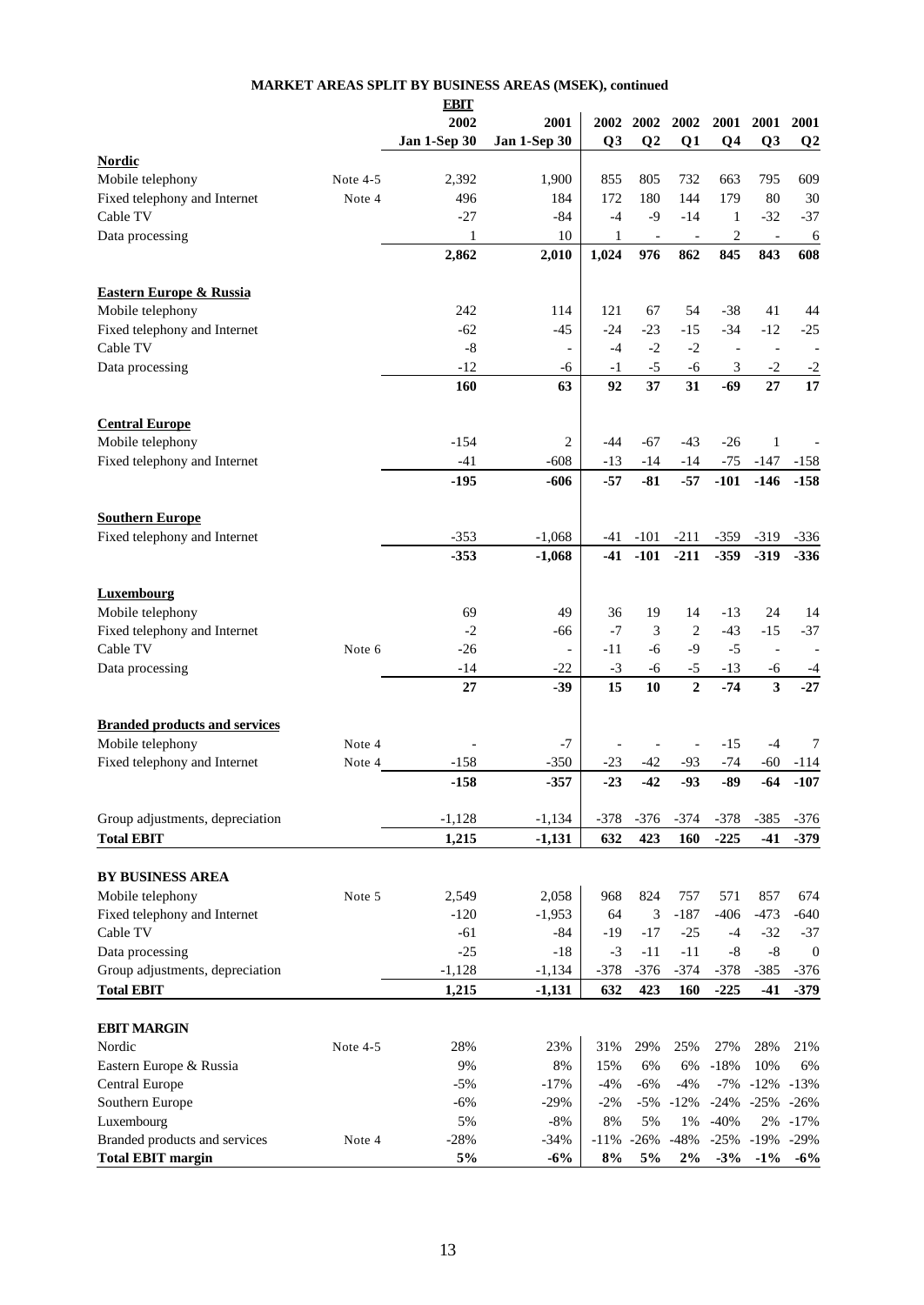## **INVESTMENTS (MSEK)\***

|                                 |        | *according to the Cash flow Statement |       |                |                |      |                |                |                 |  |
|---------------------------------|--------|---------------------------------------|-------|----------------|----------------|------|----------------|----------------|-----------------|--|
|                                 |        | 2002                                  | 2001  | 2002           | 2002           | 2002 | 2001           | 2001           | 2001            |  |
|                                 |        | Jan 1-Sep 30 Jan 1-Sep 30             |       | Q <sub>3</sub> | Q <sub>2</sub> | Q1   | Q <sub>4</sub> | Q <sub>3</sub> | $\overline{Q2}$ |  |
| Market areas                    |        |                                       |       |                |                |      |                |                |                 |  |
| Nordic                          | Note 4 | 738                                   | 829   | 202            | 243            | 293  | 200            | 248            | 252             |  |
| Eastern Europe & Russia         |        | 367                                   | 200   | 141            | 101            | 125  | 128            | 130            | 3               |  |
| Central Europe                  |        | 81                                    | 143   | 28             | 16             | 37   | 6              | 93             | 28              |  |
| Southern Europe                 |        | 107                                   | 349   | 26             | 30             | 51   | 105            | 73             | 180             |  |
| Luxembourg                      |        | 66                                    | 30    | 22             | 22             | 22   | 92             | 14             | 8               |  |
| Branded products and services   | Note 4 | 5                                     | 44    | $-1$           | 3              | 3    | 19             | 30             | $-1$            |  |
|                                 |        | 1,364                                 | 1,595 | 418            | 415            | 531  | 550            | 588            | 470             |  |
| Change of long-term receivables |        |                                       | 87    | $-11$          | 11             |      |                | 25             | 11              |  |
| Purchase/sale of companies      | Note 3 | 621                                   | 354   | 6              | 591            | 24   | $-1119$        | 270            | 84              |  |
| <b>Total investments</b>        |        | 1,985                                 | 2,036 | 413            | 1,017          | 555  | $-569$         | 883            | 565             |  |
| <b>Business areas</b>           |        |                                       |       |                |                |      |                |                |                 |  |
| Mobile telephony                |        | 690                                   | 623   | 235            | 206            | 249  | 166            | 269            | 142             |  |
| Fixed telephony and Internet    |        | 586                                   | 872   | 150            | 189            | 247  | 400            | 292            | 300             |  |
| Cable TV                        |        | 80                                    | 77    | 31             | 21             | 28   | $-25$          | 19             | 20              |  |
| Data processing                 |        | 8                                     | 23    | 2              | $-1$           | 7    | 9              | 8              | 8               |  |
|                                 |        | 1,364                                 | 1,595 | 418            | 415            | 531  | 550            | 588            | 470             |  |
| Change of long-term receivables |        |                                       | 87    | $-11$          | 11             |      |                | 25             | 11              |  |
| Purchase/sale of companies      | Note 3 | 621                                   | 354   | 6              | 591            | 24   | $-1119$        | 270            | 84              |  |
| <b>Total investments</b>        |        | 1,985                                 | 2,036 | 413            | 1,017          | 555  | -569           | 883            | 565             |  |

## **TELE2 IN SWEDEN (MSEK)\***

\*Optimal Telecom is included from January 1, 2002 (see Note 4).

|                              |        | 2002                      | 2001   | 2002           | 2002           | 2002   | 2001           | 2001           | 2001           |
|------------------------------|--------|---------------------------|--------|----------------|----------------|--------|----------------|----------------|----------------|
|                              |        | Jan 1-Sep 30 Jan 1-Sep 30 |        | Q <sub>3</sub> | Q <sub>2</sub> | Q1     | Q <sub>4</sub> | Q <sub>3</sub> | Q <sub>2</sub> |
| <b>Operating revenue</b>     |        |                           |        |                |                |        |                |                |                |
| Mobile telephony             | Note 5 | 4,954                     | 4,207  | 1,695          | 1,670          | 1,589  | 1,513          | 1,560          | 1,377          |
| Fixed telephony and Internet |        | 2,905                     | 2,330  | 901            | 956            | 1,048  | 853            | 726            | 782            |
| Cable TV                     |        | 182                       | 108    | 64             | 60             | 58     | 49             | 39             | 26             |
| <b>Total Tele2 in Sweden</b> |        | 8,041                     | 6,645  | 2,660          | 2,686          | 2,695  | 2,415          | 2,325          | 2,185          |
|                              |        |                           |        |                |                |        |                |                |                |
| <b>EBITDA</b>                |        |                           |        |                |                |        |                |                |                |
| Mobile telephony             | Note 5 | 2,766                     | 2,303  | 954            | 938            | 874    | 808            | 897            | 730            |
| Fixed telephony and Internet |        | 654                       | 455    | 219            | 219            | 216    | 220            | 161            | 141            |
| Cable TV                     |        | 27                        | $-32$  | 14             | 9              | 4      | 19             | $-15$          | $-19$          |
| <b>Total Tele2 in Sweden</b> |        | 3,447                     | 2,726  | 1,187          | 1,166          | 1,094  | 1,047          | 1,043          | 852            |
| <b>EBITDA</b> margin         |        |                           |        |                |                |        |                |                |                |
| Mobile telephony             | Note 5 | 56%                       | 55%    | 56%            | 56%            | 55%    | 53%            | 58%            | 53%            |
| Fixed telephony and Internet |        | 23%                       | 20%    | 24%            | 23%            | 21%    | 26%            | 22%            | 18%            |
| Cable TV                     |        | 15%                       | $-30%$ | 22%            | 15%            | 7%     | 39%            | $-38%$         | $-73%$         |
| <b>Total Tele2 in Sweden</b> |        | 43%                       | 41%    | 45%            | 43%            | 41%    | 43%            | 45%            | 39%            |
| <b>EBIT</b>                  |        |                           |        |                |                |        |                |                |                |
| Mobile telephony             | Note 5 | 2,478                     | 2,041  | 855            | 842            | 781    | 718            | 807            | 645            |
| Fixed telephony and Internet |        | 392                       | 194    | 135            | 135            | 122    | 130            | 74             | 53             |
| Cable TV                     |        | $-25$                     | $-85$  | $-3$           | $-9$           | $-13$  | $\overline{c}$ | $-33$          | $-37$          |
| <b>Total Tele2 in Sweden</b> |        | 2,845                     | 2,150  | 987            | 968            | 890    | 850            | 848            | 661            |
|                              |        |                           |        |                |                |        |                |                |                |
| <b>EBIT</b> margin           |        |                           |        |                |                |        |                |                |                |
| Mobile telephony             | Note 5 | 50%                       | 49%    | 50%            | 50%            | 49%    | 47%            | 52%            | 47%            |
| Fixed telephony and Internet |        | 13%                       | 8%     | 15%            | 14%            | 12%    | 15%            | 10%            | 7%             |
| Cable TV                     |        | $-14%$                    | $-79%$ | $-5%$          | $-15%$         | $-22%$ | 4%             | $-85%$         | $-142%$        |
| <b>Total Tele2 in Sweden</b> |        | 35%                       | 32%    | 37%            | 36%            | 33%    | 35%            | 36%            | 30%            |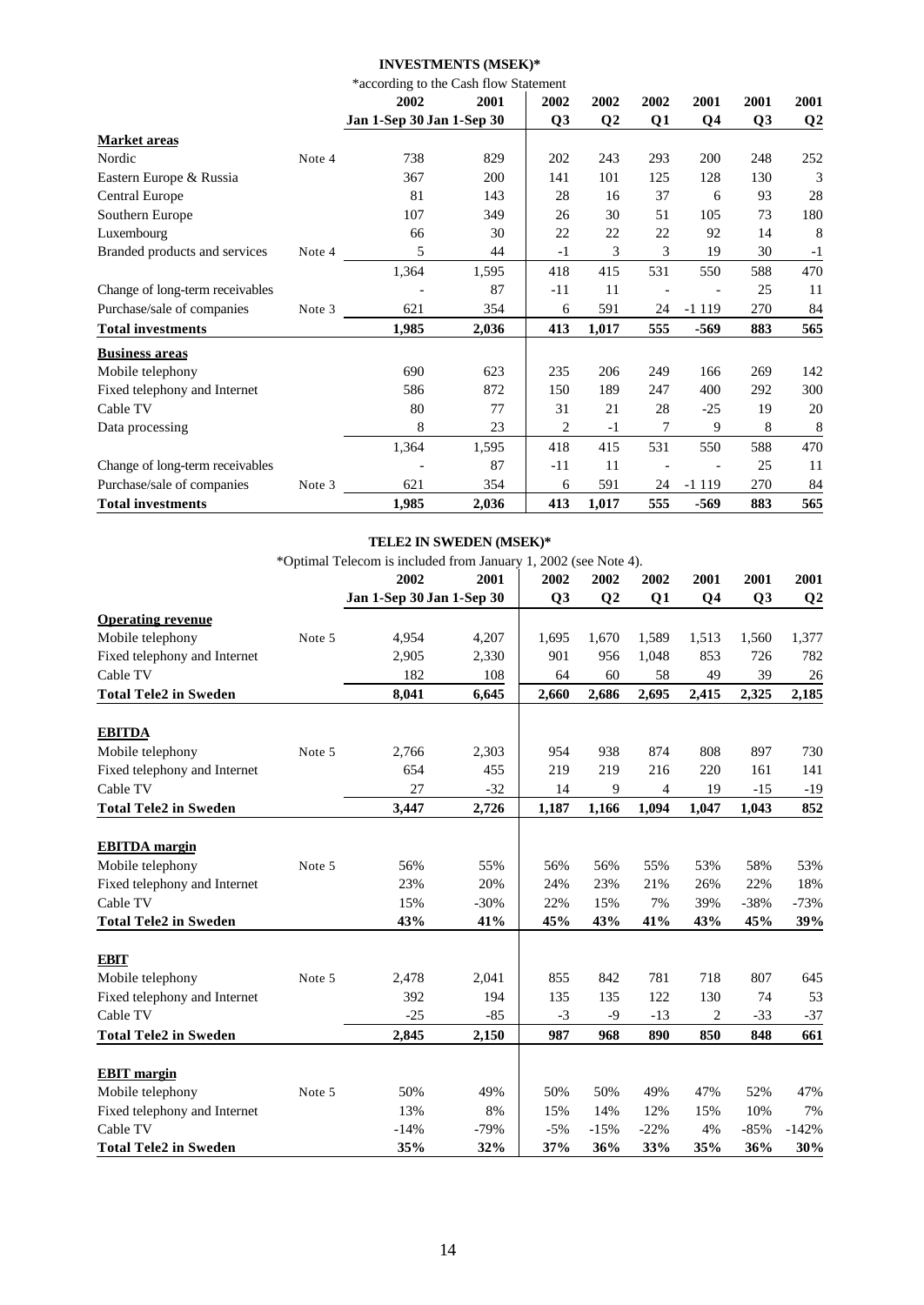### **FIVE YEAR SUMMARY**

|                                                   | 2002                      | 2001     | 2001     | 2000      | 1999   | 1998   |
|---------------------------------------------------|---------------------------|----------|----------|-----------|--------|--------|
|                                                   | Jan 1-Sep 30 Jan 1-Sep 30 |          |          |           |        |        |
|                                                   |                           |          |          |           |        |        |
| <b>Income Statement and Balance Sheet</b>         |                           |          |          |           |        |        |
| (MSEK)                                            |                           |          |          |           |        |        |
| Operating revenue                                 | 22,791                    | 18,159   | 25,085   | 12,440    | 8,171  | 5,918  |
| Operating profit before depreciation              | 3,578                     | 1,066    | 1,699    | 1,820     | 2,060  | 1,165  |
| Operating profit (loss) after depreciation        | 1,215                     | $-1,131$ | $-1,356$ | 420       | 1,152  | 506    |
| Profit (loss) after financial items               | 679                       | $-1,600$ | $-1,944$ | 165       | 4,184  | 219    |
| Profit (loss) after taxes                         | $-137$                    | $-2,187$ | 392      | $-396$    | 3,768  | 53     |
| Shareholders' equity                              | 28,220                    | 26,940   | 29,517   | 26,539    | 6,659  | 2,926  |
| Shareholders' equity, after dilution              | 28,250                    | 26,985   | 29,547   | 26,584    | 6,659  | 2,926  |
| Total assets                                      | 47,498                    | 46,259   | 49,156   | 42,345    | 14,401 | 9,995  |
| Cash flow provided by operating activities        | 3,111                     | $-203$   | 413      | 883       | 1,753  | 971    |
| Liquidity                                         | 2,024                     | 1,956    | 1,378    | 1,304     | 1,123  | 821    |
| Net borrowing                                     | 8,326                     | 9,486    | 9,286    | 7,095     | 4,605  | 4,600  |
| Net borrowing, after dilution                     | 8,296                     | 9,441    | 9,256    | 7,050     | 4,605  | 4,600  |
| Investments including financial lease             | 1,985                     | 2,054    | 1,485    | 774       | 1,475  | 1,941  |
| <b>Kev ratio</b>                                  |                           |          |          |           |        |        |
| Solidity, %                                       | 59                        | 58       | 60       | 63        | 46     | 29     |
| Solidity, after dilution, %                       | 59                        | 58       | 60       | 63        | 46     | 29     |
| Debt/equity ratio, %                              | 0.30                      | 0.35     | 0.31     | 0.27      | 0.69   | 1.57   |
| Result before depreciation margin, %              | 15.7                      | 5.9      | 6.8      | 14.6      | 25.2   | 19.7   |
| Result after depreciation margin, %               | 5.3                       | $-6.2$   | $-5.4$   | 3.4       | 14.1   | 8.6    |
| Return on shareholders' equity, %                 | $-0.5$                    | $-8.2$   | 1.4      | $-2.4$    | 78.6   | 1.8    |
| Return on shareholders' equity, after dilution, % | $-0.5$                    | $-8.2$   | 1.4      | $-2.4$    | 78.6   | 1.8    |
| Return on capital employed, %                     | 3.2                       | $-3.1$   | $-3.3$   | 1.9       | 45.2   | 6.8    |
| Average interest rate, %                          | 7.1                       | 6.1      | 6.3      | 4.8       | 4.8    | 6.6    |
| Average interest rate, after dilution, %          | 7.1                       | 6.1      | 6.3      | 4.8       | 4.8    | 6.6    |
| Value per share (SEK)                             |                           |          |          |           |        |        |
| Profit (loss)                                     | -0.93                     | $-15.10$ | 2.70     | -3.47     | 36.28  | 0.51   |
| Profit (loss), after dilution                     | $-0.93$                   | $-15.07$ | 2.70     | $-3.47$   | 36.28  | 0.51   |
| Shareholders' equity                              | 191.50                    | 186.05   | 203.56   | 232.62    | 64.12  | 28.24  |
| Shareholders' equity, after dilution              | 191.45                    | 185.98   | 203.46   | 232.74    | 64.12  | 28.17  |
| Cash flow                                         | 21.11                     | $-1.41$  | 2.85     | 7.74      | 16.88  | 9.38   |
| Cash flow, after dilution                         | 21.09                     | $-1.40$  | 2.85     | 7.73      | 16.88  | 9.35   |
| Dividend                                          |                           |          |          |           |        |        |
| Market value at closing day                       | 138.00                    | 264.00   | 378.00   | 392.00    | 598.00 | 330.00 |
| P/E-ratio                                         | $-111.07$                 | $-13.11$ | 139.81   | $-112.89$ | 16.48  | 642.68 |
| P/E-ratio, after dilution                         | $-111.22$                 | $-13.14$ | 140.02   | $-113.02$ | 16.48  | 644.24 |